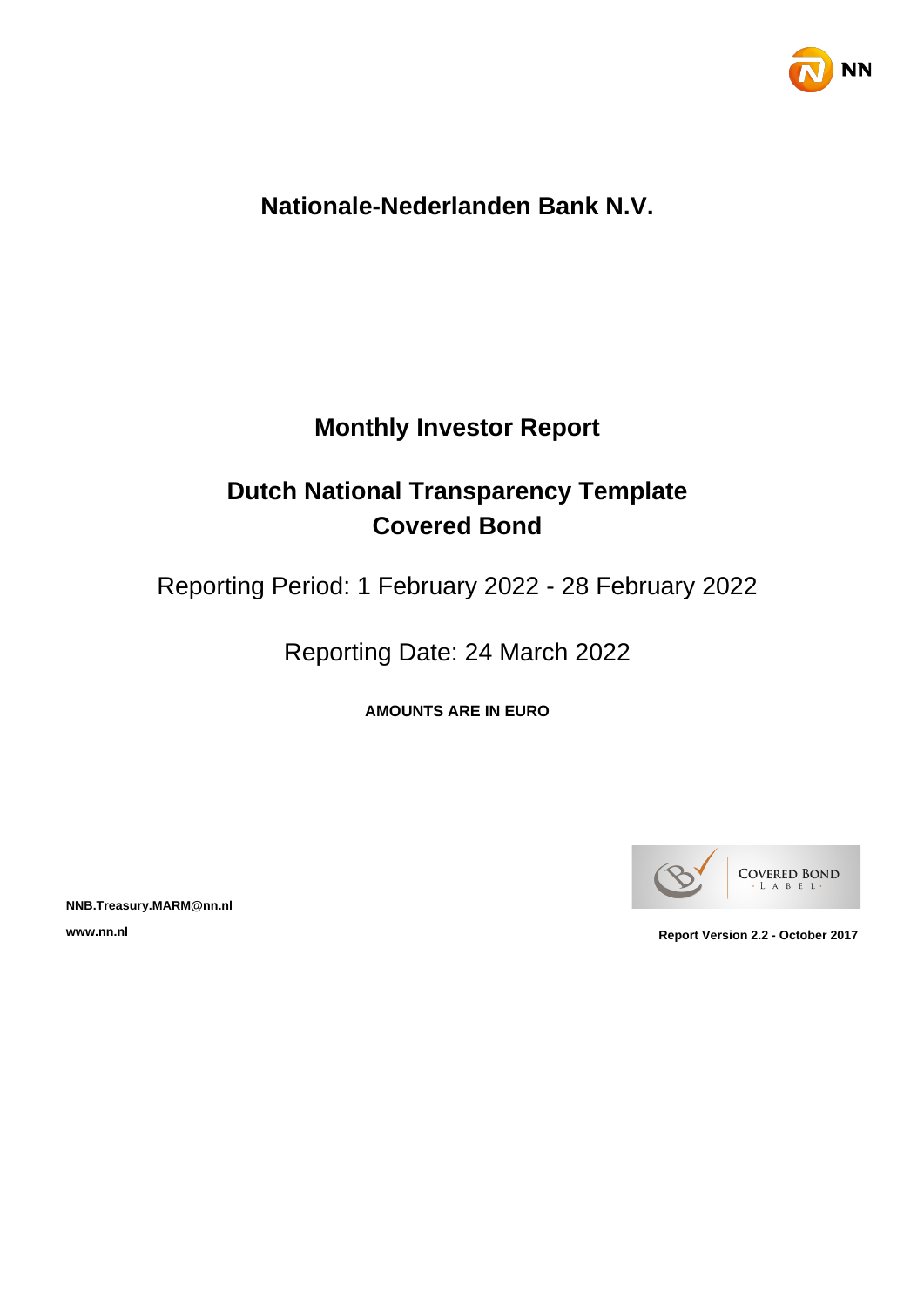### **Table of Contents**

|                                                   | Page           |
|---------------------------------------------------|----------------|
| <b>Covered Bonds</b>                              | 3              |
| <b>Asset Cover Test</b>                           | $\overline{4}$ |
| <b>Counterparty Credit Ratings &amp; Triggers</b> | 5              |
| Ledgers & Investments                             | 6              |
| Regulatory Information                            | $7^{\circ}$    |
| Stratifications                                   | 8              |
| Glossary                                          | 26             |
| <b>Contact Information</b>                        | 28             |
|                                                   |                |

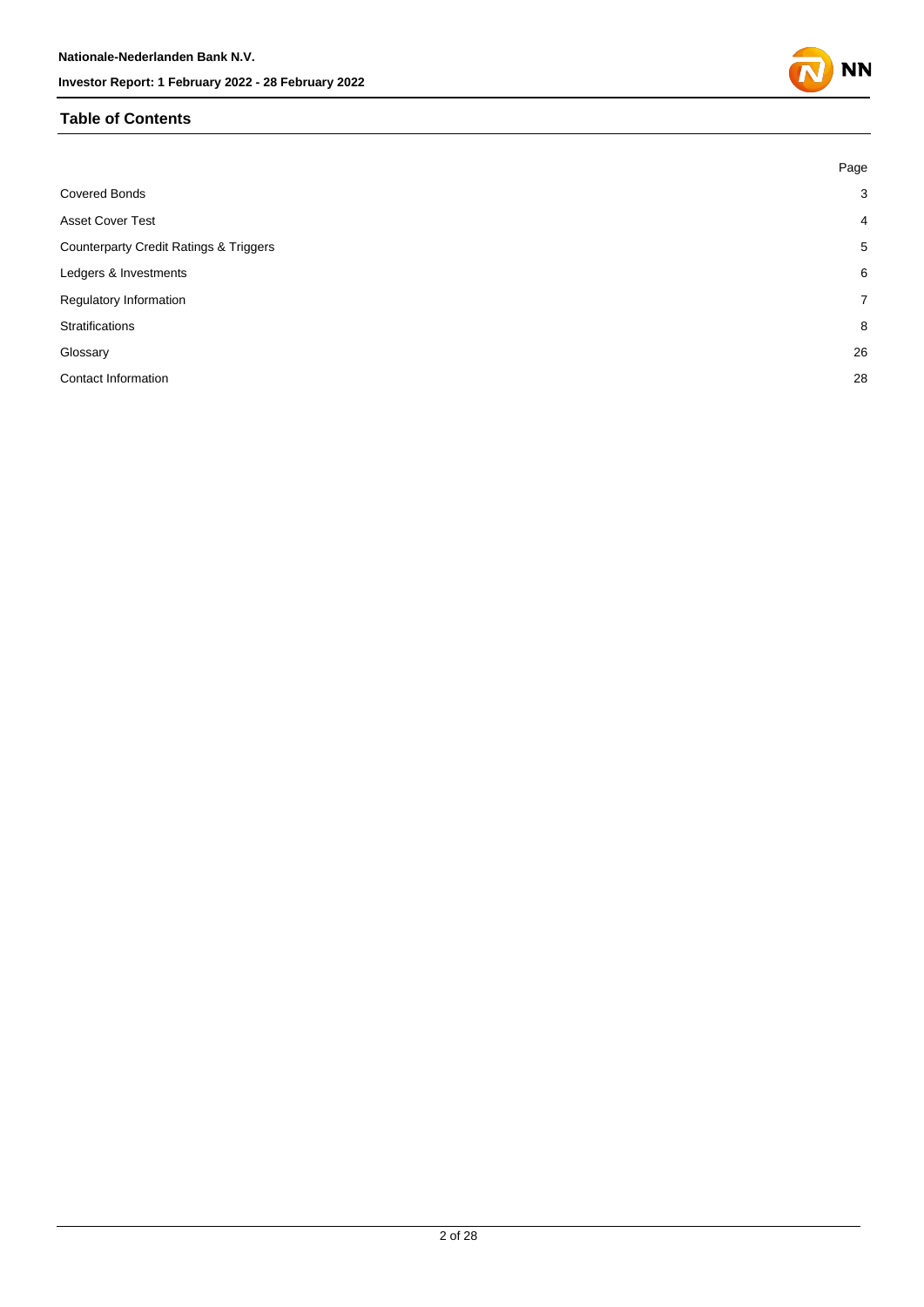

### **Covered Bonds**

| Series                | <b>ISIN</b>  | Currency   | <b>Initial Principal</b><br>Balance* | Outstanding<br>Amount* | Coupon  | Issuance<br>Date | Maturity<br>Date | <b>IRS Counterparty</b> | Redemption<br>Type | LCR HQLA<br>Category |
|-----------------------|--------------|------------|--------------------------------------|------------------------|---------|------------------|------------------|-------------------------|--------------------|----------------------|
| <b>SB CB Series 1</b> | NL0015436072 | <b>EUR</b> | 500,000,000                          | 500,000,000            | 0.0100% | 08/07/20         | 08/07/30         |                         | <b>Bullet</b>      |                      |
| <b>SB CB Series 2</b> | NL0015614611 | <b>EUR</b> | 500.000.000                          | 500,000,000            | 0.0500% | 24/09/20         | 24/09/35         |                         | <b>Bullet</b>      |                      |
| <b>SB CB Series 3</b> | NL00150002A1 | <b>EUR</b> | 250,000,000                          | 250.000.000            | 0.0500% | 12/11/20         | 12/11/40         |                         | <b>Bullet</b>      |                      |
| <b>SB CB Series 4</b> | NL00150008B6 | <b>EUR</b> | 500,000,000                          | 500,000,000            | 0.3750% | 04/03/21         | 04/03/41         |                         | <b>Bullet</b>      |                      |

\* Amounts to be reported in the relevant currency, and also the euro-equivalent amounts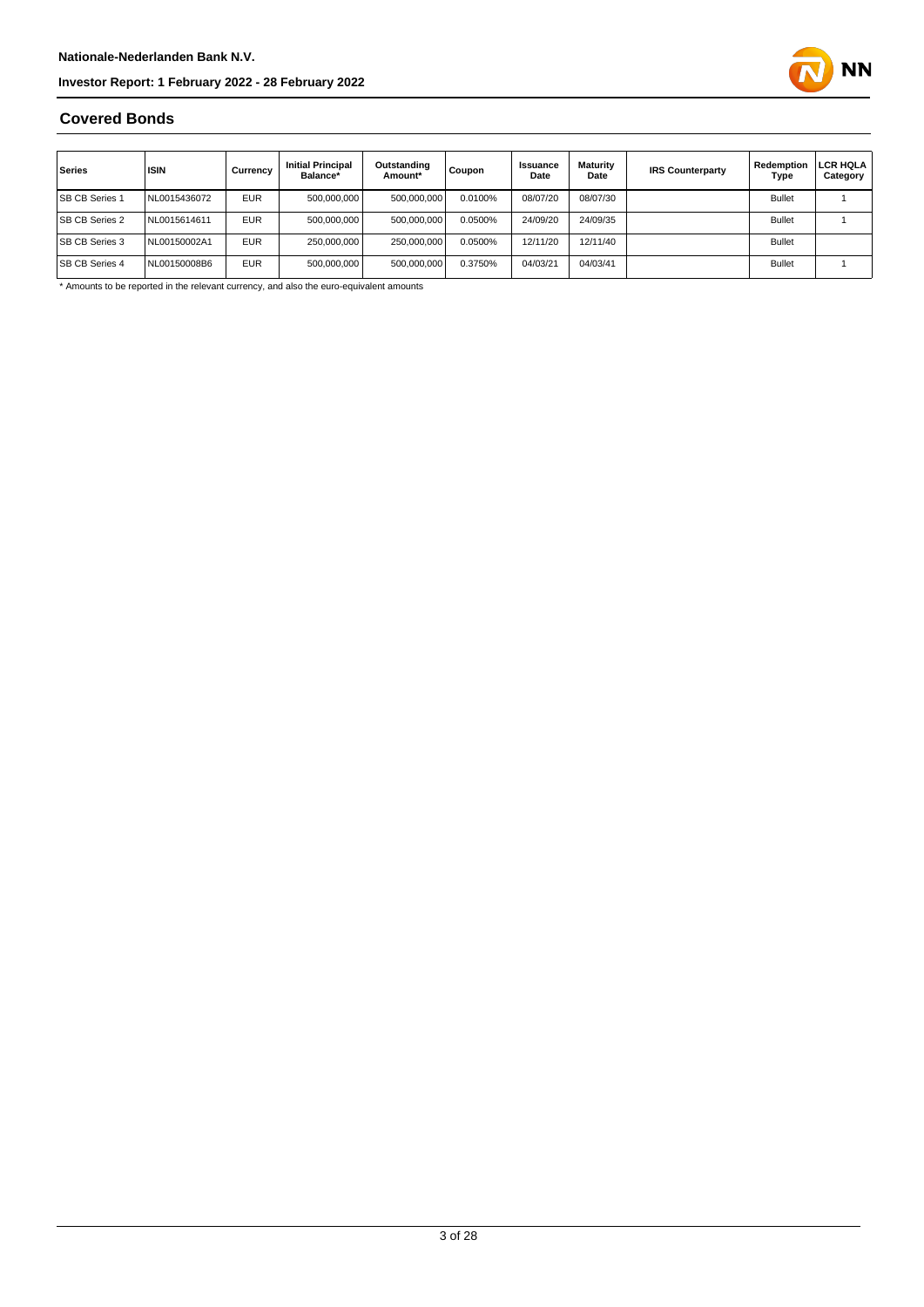### **Asset Cover Test**



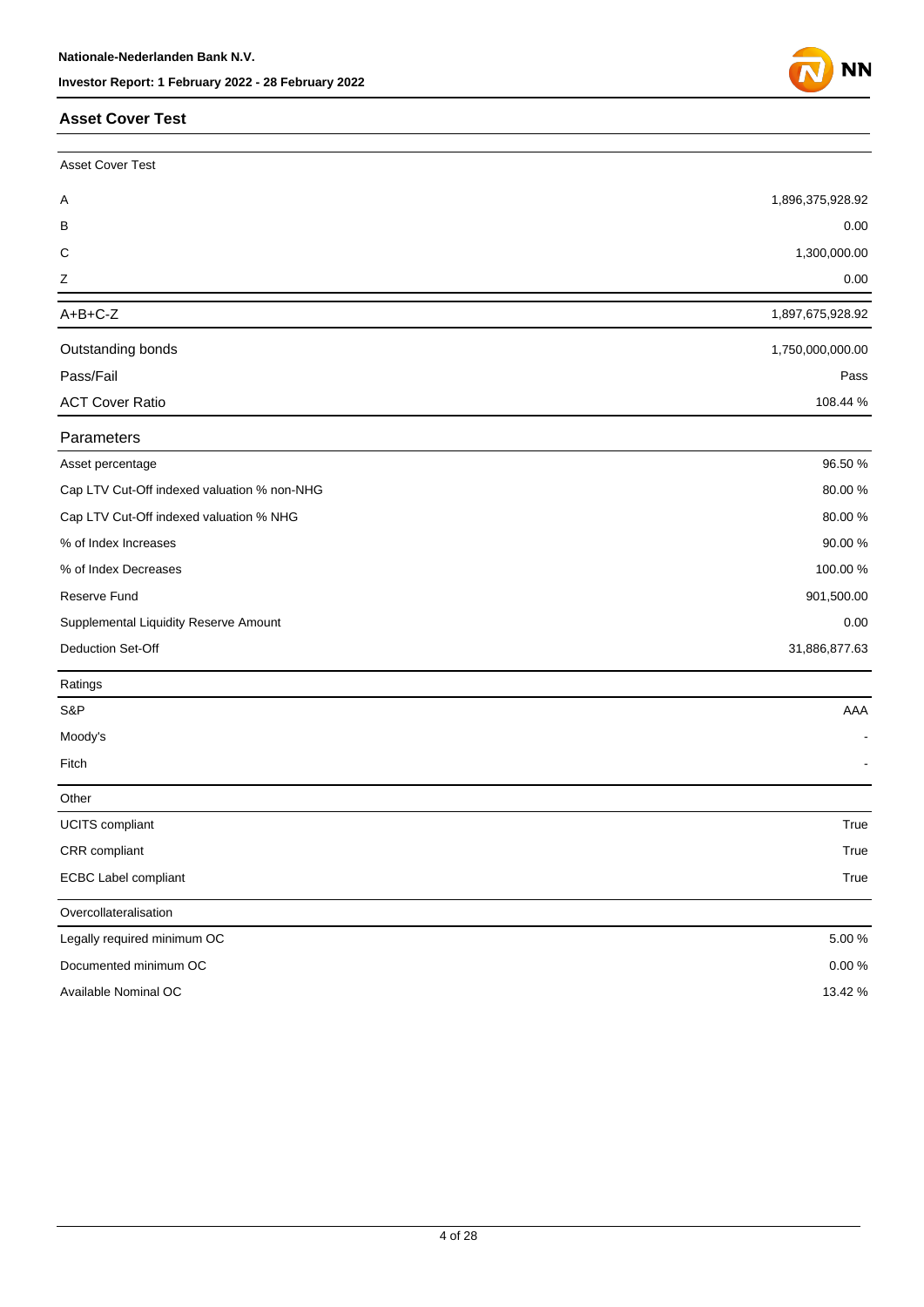

### **Counterparty Credit Ratings & Triggers**

|                                                   |                                    | S&P (ST/LT)       |                   |                   | Moody's (ST/LT)   |                   | Fitch (ST/LT)     |                   | <b>DBRS (ST/LT)</b> |                                                                                                                                                     |  |
|---------------------------------------------------|------------------------------------|-------------------|-------------------|-------------------|-------------------|-------------------|-------------------|-------------------|---------------------|-----------------------------------------------------------------------------------------------------------------------------------------------------|--|
| Role                                              | Party                              | Rating<br>trigger | Current<br>rating | Rating<br>trigger | Current<br>rating | Rating<br>trigger | Current<br>rating | Rating<br>trigger | Current<br>rating   | Consequence if breached*                                                                                                                            |  |
|                                                   |                                    |                   |                   |                   |                   |                   |                   |                   |                     |                                                                                                                                                     |  |
| <b>CBC Account Bank</b>                           | N.V. Bank Nederlandse<br>Gemeenten | / BBB             | / AAA             |                   |                   |                   |                   |                   |                     | Another party (with sufficient<br>ratings) has to fulfill the CBC<br>Account Bank role or quarantee<br>the relevant CBC Account Bank<br>obligations |  |
| Issuer                                            | Nationale-Nederlanden<br>Bank N.V. | / A               | $/A -$            |                   |                   |                   |                   |                   |                     | Reserve Account Trigger,<br>minimal required amount needs<br>to be posted on reserve fund<br>account                                                |  |
| Issuer                                            | Nationale-Nederlanden<br>Bank N.V. | $A-2$ / BBB       | $A-1/A-$          |                   |                   |                   |                   |                   |                     | Set off retail savings at issuer<br>account above deposit<br>guarantee scheme                                                                       |  |
| Seller Collection Account   ING Bank N.V.<br>Bank |                                    | / BBB             | $/A+$             |                   |                   |                   |                   |                   |                     | Open escrow account in the<br>name of CBC and credit<br>expected cashflow amount on<br>next Calculation Date                                        |  |

\* Event is triggered if credit rating is below the rating as mentioned in the table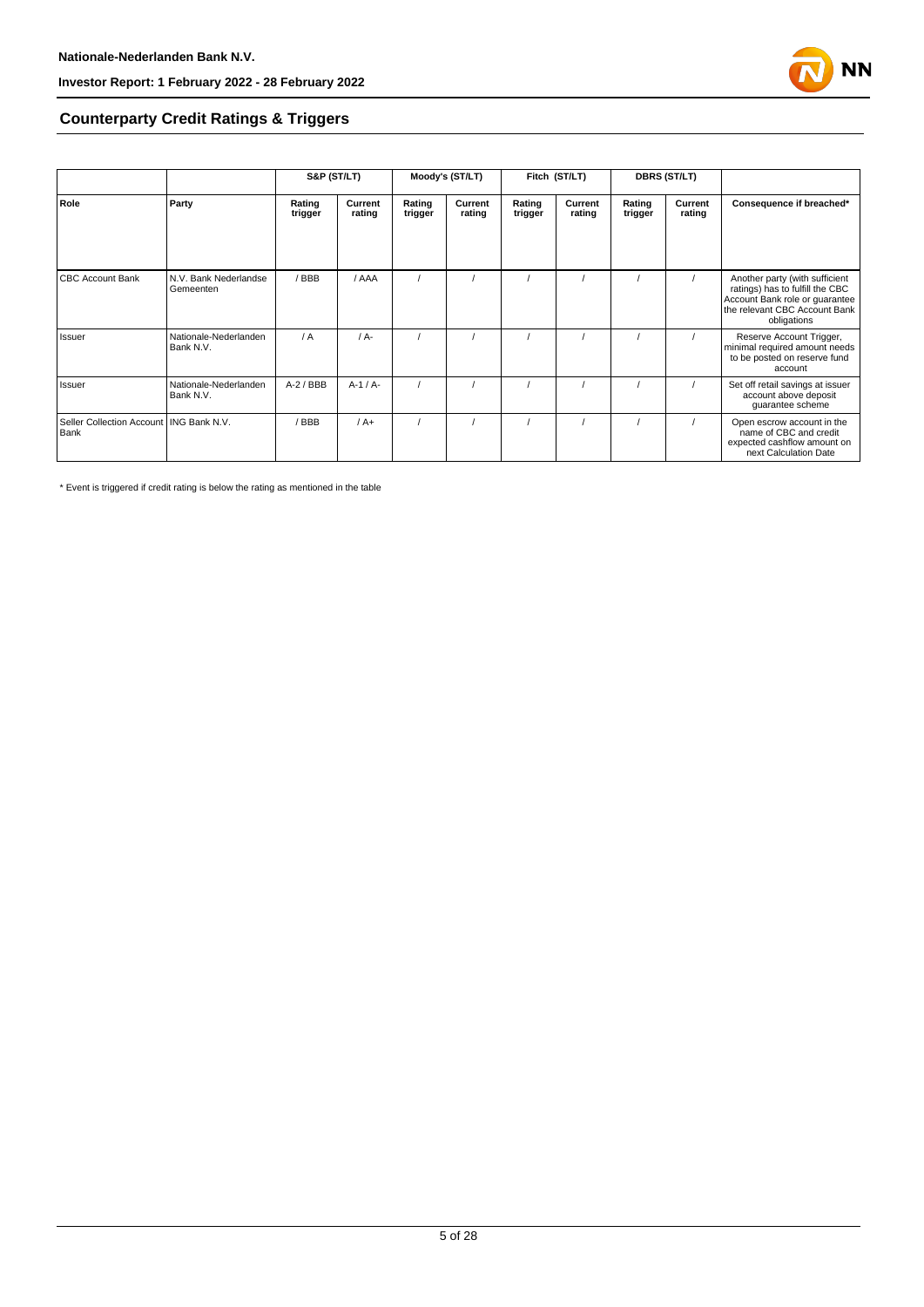

### **Ledgers & Investments**

### **Ledgers**

| Total                   | 1,300,000.00 |
|-------------------------|--------------|
| Reserve Fund Ledger     | 1,300,000.00 |
| <b>Principal Ledger</b> | 0.00         |
| Revenue Ledger          | 0.00         |

#### **Investments**

| <b>Substitution Assets Balance</b> | 0.001 |
|------------------------------------|-------|
| Authorised Investments Balance     | 0.001 |
| <b>Total</b>                       | 0.001 |

### **Liquidity Buffer**

| Outflows                          | 0.00 |
|-----------------------------------|------|
| <b>Required Liquidity Buffer</b>  | 0.00 |
|                                   |      |
| <b>Inflows</b>                    | 0.00 |
| Cash                              |      |
| <b>Bonds</b>                      |      |
| <b>Available Liquidity Buffer</b> | 0.00 |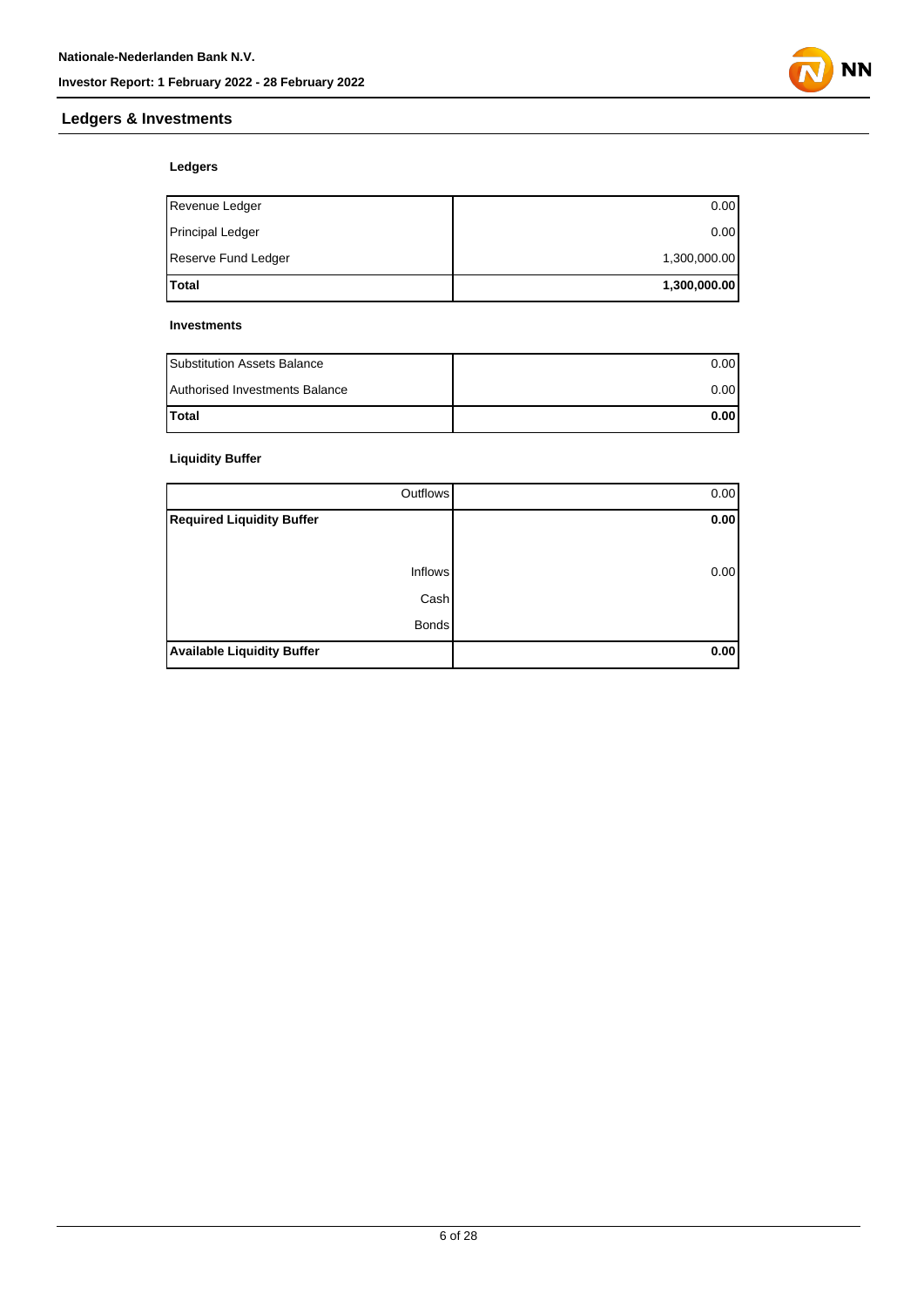#### **Regulatory Information**

#### **CRR Article 129**

**Article 129 CRR "Exposures in the form of covered bonds" (7) Exposures in the form of covered bonds are eligible for preferential treatment, provided that the institution investing in the covered bonds can demonstrate to the competent authorities that: (a)** it receives portfolio information at least on: (i) the value of the covered pool and outstanding covered bonds; value of the cover pool table Portfolio characteristics value of the outstanding covered bonds table Covered Bonds (ii) the geographical distribution and type of cover assets, loan size, interest rate and currency risks; geographical distribution of cover assets table 14 Geographical Distribution type of cover assets table Portfolio Characteristics loan size table 3 Outstanding Loan Amount interest rate risk and currency risk table Covered Bonds for coupon and currency information of the covered bonds table 10 Coupon for coupons of mortgages table Counterparty Ratings & Triggers for IRS/TRS information See base prospectus for information about hedging Only EUR denominated mortgages: see BP (iii) the maturity structure of cover assets and covered bonds; and maturity structure of cover assets table 6 Legal Maturity maturity structure of covered bonds table Covered Bonds

table Delinquencies

table Portfolio Characteristics

(iv) the percentage of loans more than ninety days past due;

(b) the issuer makes the information referred to in point (a) available to the institution at least semi annually.

#### **Overcollateralisation**

| Legally required minimum OC | table Asset Cover Test |
|-----------------------------|------------------------|
| Documented minimum OC       | table Asset Cover Test |
| Nominal OC                  | table Asset Cover Test |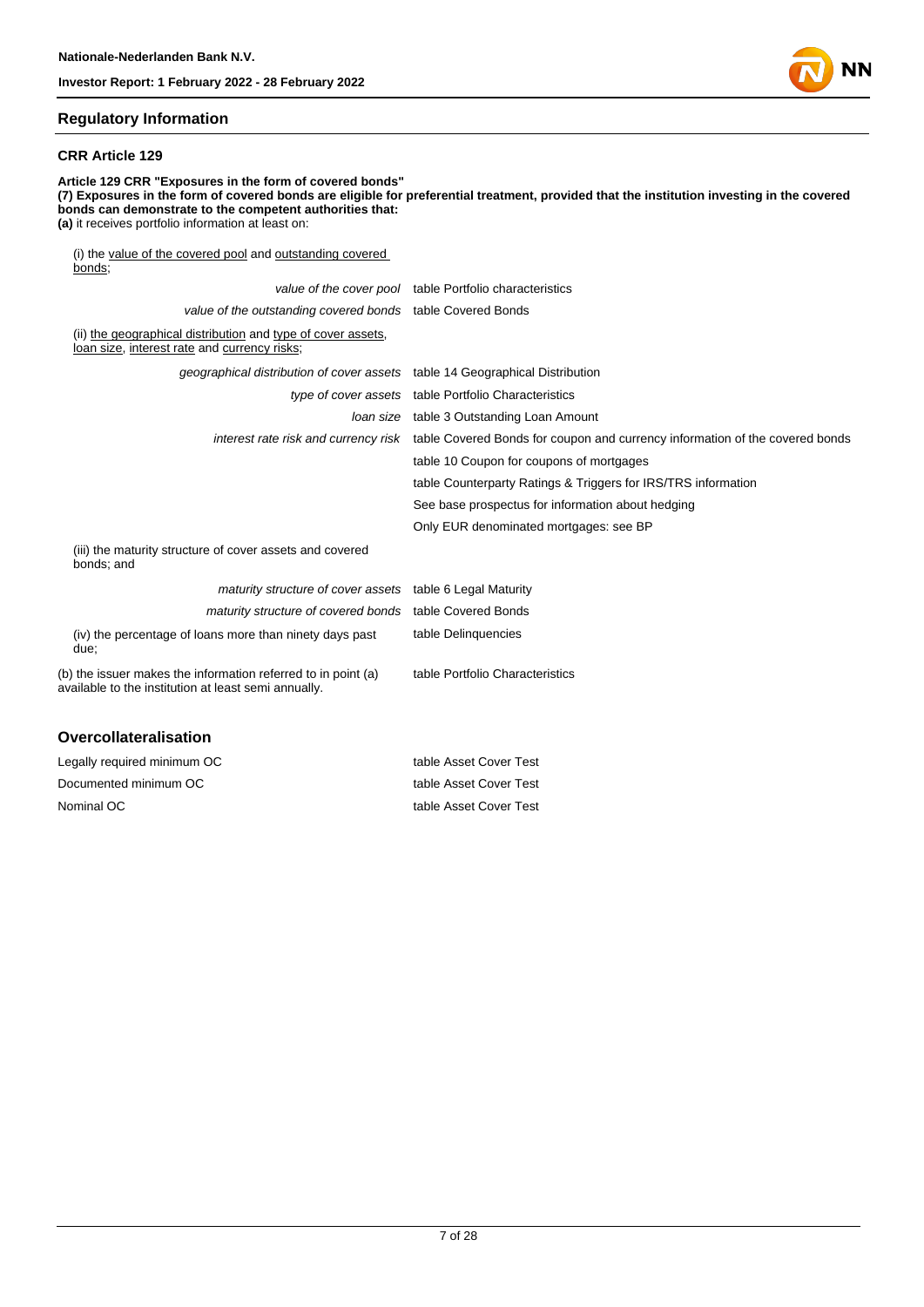## **Stratifications**

| <b>Portfolio Characteristics</b>                             |                             |
|--------------------------------------------------------------|-----------------------------|
| Principal amount                                             | 2,129,166,998.50            |
| Value of saving deposits                                     | 145,572,383.00              |
| Net principal balance                                        | 1,983,594,615.50            |
| <b>Construction Deposits</b>                                 | 3,835,070.37                |
| Net principal balance excl. Construction and Saving Deposits | 1,979,759,545.13            |
| Number of loans                                              | 9,064                       |
| Number of loanparts                                          | 20,975                      |
| Average principal balance (borrower)                         | 218,843.18                  |
| Average principal balance (loanpart)                         | 94,569.47                   |
| Weighted average current interest rate                       | 2.55 %                      |
| Weighted average maturity (in years)                         | 30.67                       |
| Weighted average remaining time to interest reset (in years) | 11.67                       |
| Weighted average seasoning (in years)                        | 7.67                        |
| Weighted average CLTOMV                                      | 75.17%                      |
| Weighted average CLTIMV                                      | 51.27%                      |
| Maximum current interest rate                                | 6.55%                       |
| Minimum current interest rate                                | 0.74%                       |
|                                                              |                             |
| Type of cover assets:                                        | Dutch Residential Mortgages |
| Currency Portfolio:                                          | <b>EUR</b>                  |
| Frequency of publication National Transparancy Template:     | Monthly                     |

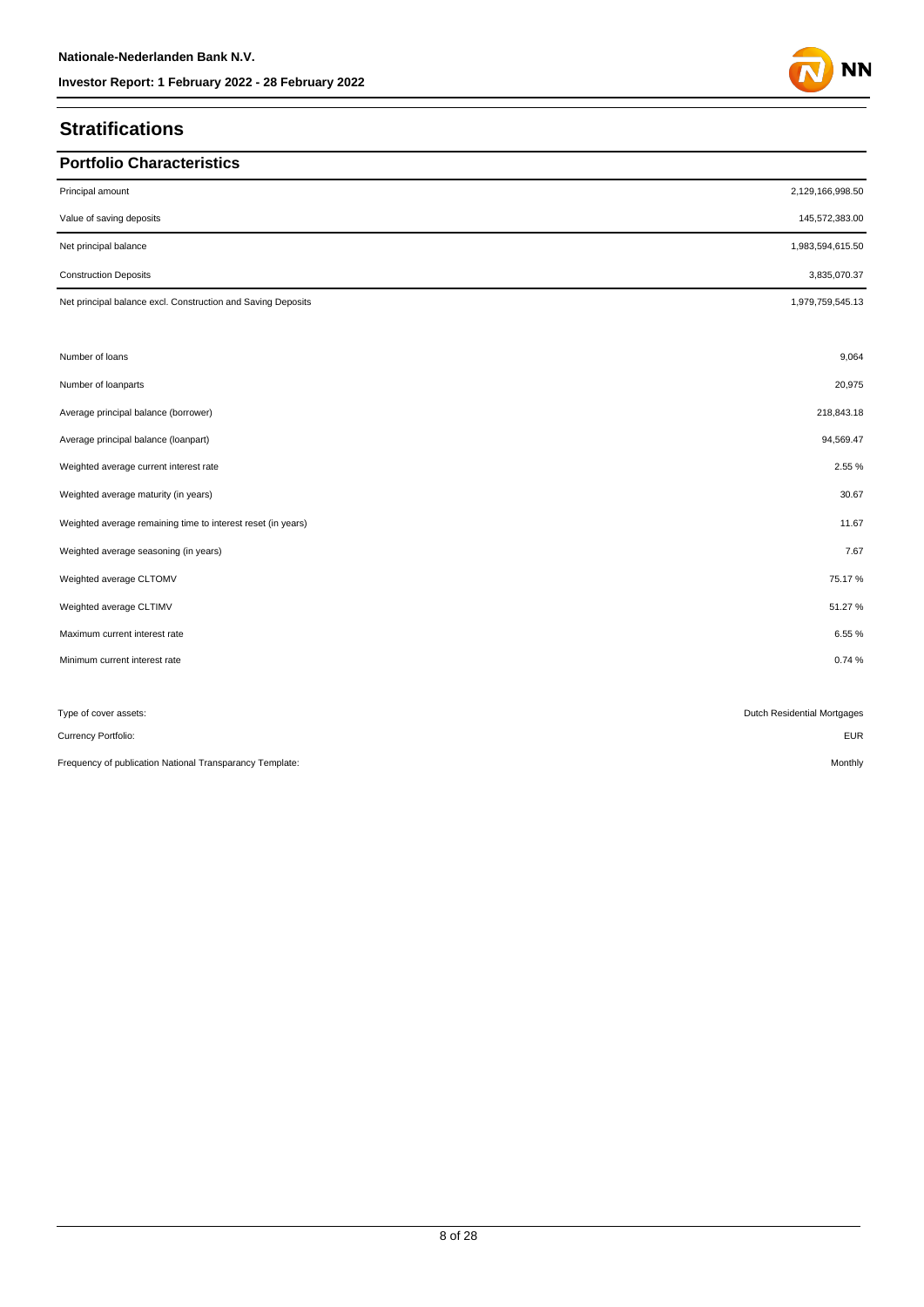## **1. Delinquencies**

| From $(>)$ | Until $($ <= $)$ | <b>Arrears Amount</b> | Aggregate<br><b>Outstanding Not.</b><br>Amount | % of Total | Nr of Mortgage<br>Loans | % of Total | Weighted<br>Average<br>Coupon | Weighted<br>Average<br><b>Maturity</b> | Weighted<br>Average<br><b>CLTIMV</b> |
|------------|------------------|-----------------------|------------------------------------------------|------------|-------------------------|------------|-------------------------------|----------------------------------------|--------------------------------------|
|            | Performing       | 0.00                  | ,978,169,511.68                                | 99.73%     | 9.041                   | 99.75%     | 2.55 %                        | 30.63                                  | 51.15 %                              |
| $\leq$     | 30 days          | 6,948.92              | 4,256,062.26                                   | 0.21%      | 17                      | 0.19%      | 2.63%                         | 31.26                                  | 59.75 %                              |
| 30 days    | 60 days          | 5,171.84              | 1,169,041.56                                   | 0.06%      | 6                       | 0.07%      | 2.41 %                        | 33.95                                  | 56.40 %                              |
| 60 days    | 90 days          | 0.00                  | 0.00                                           | 0.00%      | 0                       | 0.00%      | 0.00%                         | 0.00                                   | 0.00%                                |
| 90 days    | 120 days         | 0.00                  | 0.00                                           | 0.00%      | 0                       | 0.00%      | 0.00%                         | 0.00                                   | 0.00%                                |
| 120 days   | 150 days         | 0.00                  | 0.00                                           | 0.00%      | 0                       | 0.00%      | 0.00%                         | 0.00                                   | 0.00%                                |
| 150 days   | 180 days         | 0.00                  | 0.00                                           | 0.00%      | $\mathbf 0$             | 0.00%      | 0.00%                         | 0.00                                   | 0.00%                                |
| 180 days   | $\geq$           | 0.00                  | 0.00                                           | 0.00%      | $\mathbf 0$             | 0.00%      | 0.00%                         | 0.00                                   | 0.00%                                |
|            | Total            | 12,120.76             | 1,983,594,615.50                               | 100.00 %   | 9,064                   | 100.00%    | 2.55 %                        | 30.67                                  | 51.27 %                              |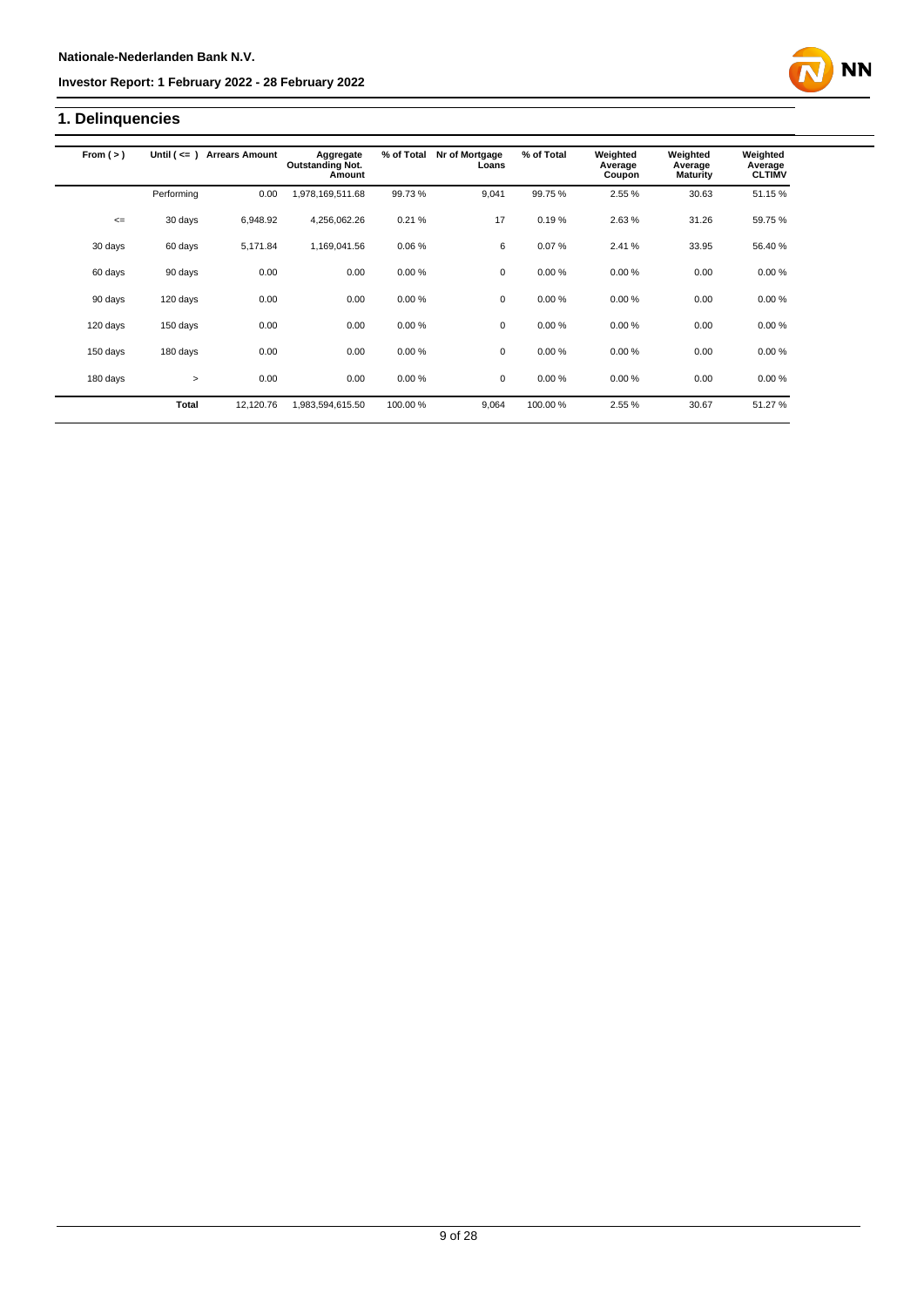

## **2. Redemption Type**

| Description         |              | <b>Aggregate Outstanding</b><br>Amount | % of Total | Nr of<br>Loanparts | % of Total | Weighted<br>Average | Weighted<br>Average | Weighted<br>average |
|---------------------|--------------|----------------------------------------|------------|--------------------|------------|---------------------|---------------------|---------------------|
|                     |              |                                        |            |                    |            | Coupon              | Maturity            | <b>CLtIMV</b>       |
| Annuity             |              | 727.616.041.57                         | 36.68 %    | 7,663              | 36.53 %    | 2.39 %              | 25.02               | 56.53 %             |
| <b>Bank Savings</b> |              | 338.035.449.88                         | 17.04 %    | 3,477              | 16.58 %    | 2.94 %              | 15.73               | 48.41 %             |
| Investment          |              | 54,791,655.33                          | 2.76 %     | 305                | 1.45 %     | 2.51 %              | 14.57               | 52.76 %             |
| Interest Only       |              | 753,136,806.55                         | 37.97 %    | 8,060              | 38.43 %    | 2.53 %              | 46.27               | 48.08 %             |
| Linear              |              | 38,942,188.40                          | 1.96 %     | 481                | 2.29 %     | 2.29%               | 24.27               | 51.68%              |
| Life                |              | 58.056.153.72                          | 2.93%      | 689                | 3.28%      | 2.56 %              | 8.64                | 44.10 %             |
| Savings             |              | 13.016.320.05                          | 0.66%      | 300                | 1.43 %     | 2.94 %              | 11.59               | 40.62 %             |
|                     | <b>Total</b> | 1,983,594,615.50                       | 100.00 %   | 20,975             | 100.00 %   | 2.55 %              | 30.63               | 51.27 %             |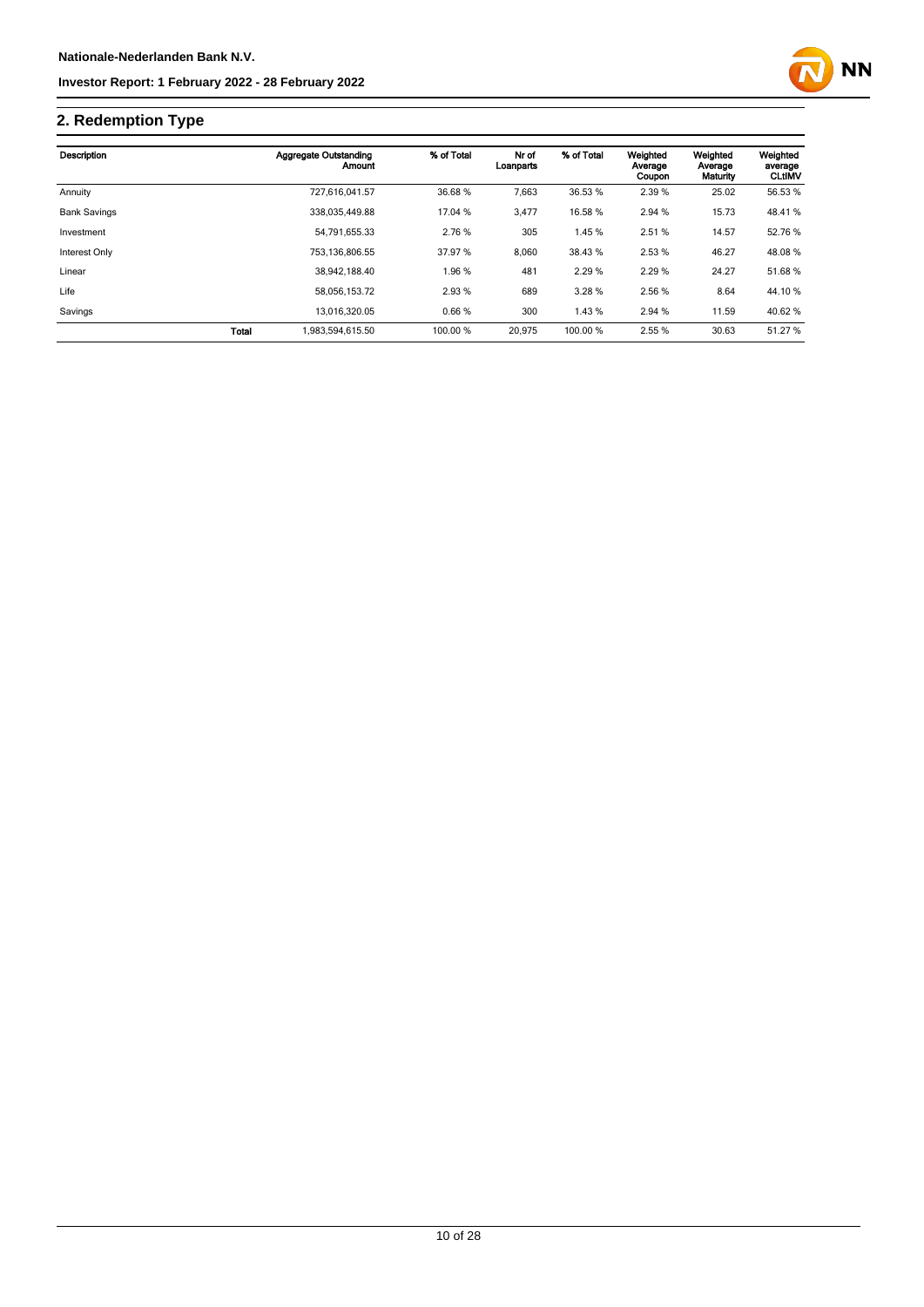## **3. Outstanding Loan Amount**

| From $(>)$ - Until $(<=)$ |              | <b>Aggregate Outstanding</b><br><b>Amount</b> | % of Total | Nr of Loans | % of Total | Weighted<br>Average<br>Coupon | Weighted<br>Average<br>Maturity | Weighted<br>average<br><b>CLtIMV</b> |
|---------------------------|--------------|-----------------------------------------------|------------|-------------|------------|-------------------------------|---------------------------------|--------------------------------------|
| $= 25.000$                |              | 166,967.19                                    | 0.01%      | 12          | 0.13%      | 3.30 %                        | 22.99                           | 5.94 %                               |
| 25.000 - 50.000           |              | 2,989,571.08                                  | 0.15%      | 70          | 0.77%      | 2.48%                         | 37.89                           | 12.52 %                              |
| 50,000 - 75,000           |              | 30,394,000.09                                 | 1.53 %     | 483         | 5.33 %     | 2.56 %                        | 43.48                           | 20.59 %                              |
| 75,000 - 100,000          |              | 58,418,554.75                                 | 2.95%      | 659         | 7.27 %     | 2.62%                         | 37.18                           | 30.63 %                              |
| 100,000 - 150,000         |              | 221, 135, 148.06                              | 11.15 %    | 1,746       | 19.26 %    | 2.56 %                        | 33.65                           | 41.65%                               |
| 150,000 - 200,000         |              | 325,923,005.55                                | 16.43 %    | 1,864       | 20.56 %    | 2.53%                         | 31.59                           | 48.83%                               |
| 200,000 - 250,000         |              | 337,118,070.62                                | 17.00 %    | 1,505       | 16.60%     | 2.52%                         | 29.63                           | 52.90 %                              |
| 250,000 - 300,000         |              | 270,726,930.42                                | 13.65 %    | 992         | 10.94 %    | 2.55 %                        | 30.00                           | 54.35 %                              |
| 300,000 - 350,000         |              | 205,754,686.59                                | 10.37 %    | 636         | 7.02%      | 2.57%                         | 28.91                           | 56.19%                               |
| 350,000 - 400,000         |              | 137,978,357.00                                | 6.96%      | 370         | 4.08%      | 2.65%                         | 28.14                           | 55.83 %                              |
| 400,000 - 450,000         |              | 98,285,917.78                                 | 4.95%      | 232         | 2.56 %     | 2.52%                         | 29.65                           | 56.39 %                              |
| 450.000 - 500.000         |              | 71,775,514.92                                 | 3.62%      | 152         | 1.68%      | 2.58%                         | 28.42                           | 55.64 %                              |
| 500,000 - 550,000         |              | 53,037,156.56                                 | 2.67%      | 101         | 1.11%      | 2.51%                         | 29.36                           | 56.91%                               |
| 550.000 - 600.000         |              | 37,314,347.27                                 | 1.88%      | 65          | 0.72%      | 2.58%                         | 29.75                           | 56.95 %                              |
| 600,000 - 650,000         |              | 26,226,351.11                                 | 1.32%      | 42          | 0.46%      | 2.26 %                        | 30.57                           | 55.97 %                              |
| 650,000 - 700,000         |              | 20,242,334.04                                 | 1.02%      | 30          | 0.33%      | 2.43%                         | 28.27                           | 58.67%                               |
| 700,000 - 750,000         |              | 20,381,141.13                                 | 1.03%      | 28          | 0.31%      | 2.46%                         | 28.82                           | 57.35 %                              |
| 750,000 - 800,000         |              | 16,382,733.39                                 | 0.83%      | 21          | 0.23%      | 2.67%                         | 26.35                           | 54.21%                               |
| 800,000 - 850,000         |              | 14,906,912.47                                 | 0.75%      | 18          | 0.20%      | 2.60%                         | 30.46                           | 59.41%                               |
| 850,000 - 900,000         |              | 13,970,525.45                                 | 0.70%      | 16          | 0.18%      | 2.66%                         | 32.75                           | 55.21 %                              |
| 900.000 - 950.000         |              | 16,615,359.49                                 | 0.84 %     | 18          | 0.20%      | 2.51%                         | 27.76                           | 60.70%                               |
| 950,000 - 1,000,000       |              | 3,851,030.54                                  | 0.19%      | 4           | 0.04%      | 2.40%                         | 24.40                           | 65.91%                               |
| >1.000.000                |              |                                               |            |             |            |                               |                                 |                                      |
| Unknown                   |              |                                               |            |             |            |                               |                                 |                                      |
|                           | <b>Total</b> | 1,983,594,615.50                              | 100.00 %   | 9,064       | 100.00%    | 2.55 %                        | 30.63                           | 51.27 %                              |
| Average                   | 296,114      |                                               |            |             |            |                               |                                 |                                      |

| Average | 296.114 |
|---------|---------|
| Minimum | 5,000   |
| Maximum | 971,708 |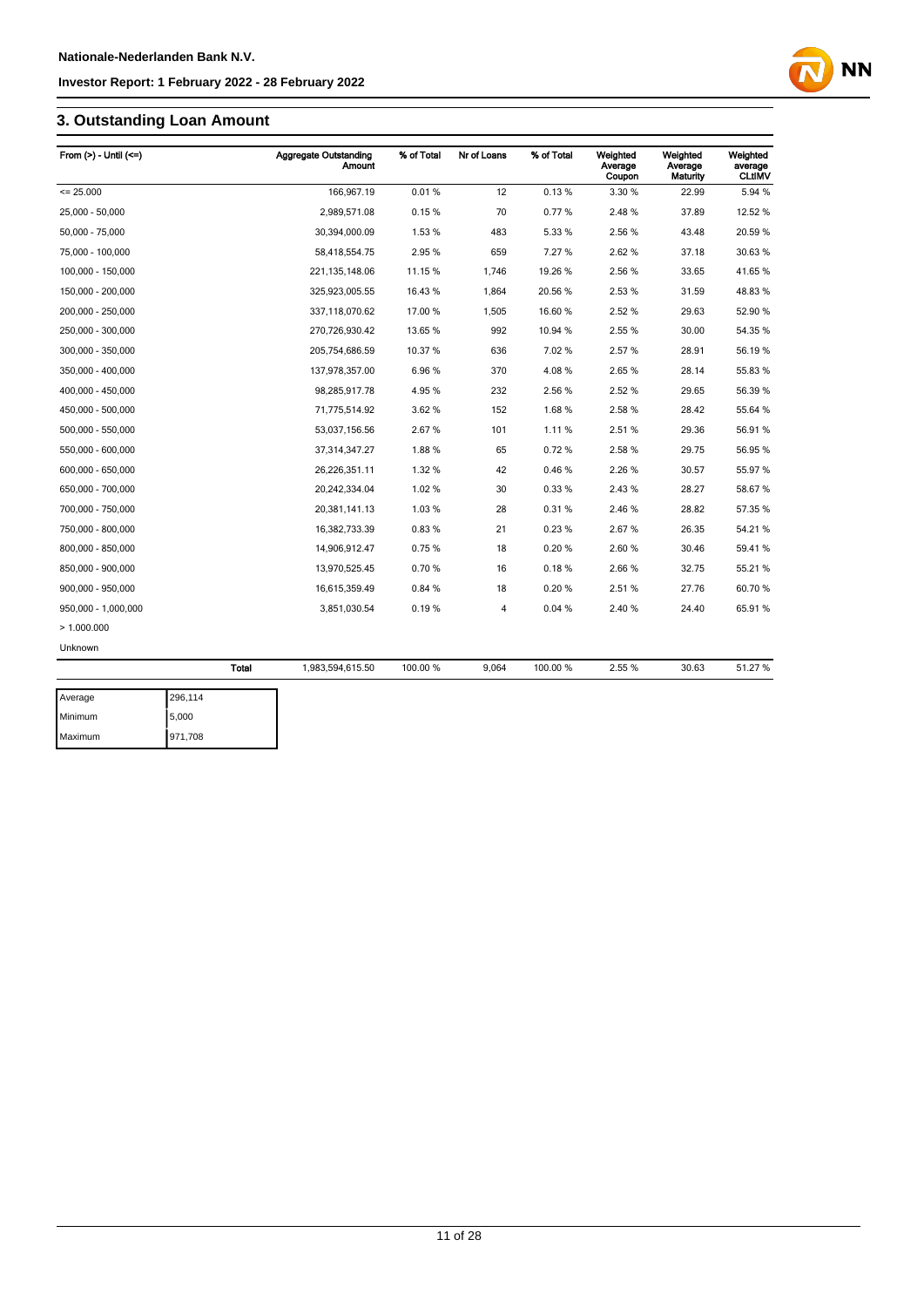## **4. Origination Year**

| From (>=) - Until (<) |              | <b>Aggregate Outstanding</b><br><b>Amount</b> | % of Total | Nr of<br>Loanparts | % of Total | Weighted<br>Average<br>Coupon | Weighted<br>Average<br>Maturity | Weighted<br>average<br><b>CLtIMV</b> |
|-----------------------|--------------|-----------------------------------------------|------------|--------------------|------------|-------------------------------|---------------------------------|--------------------------------------|
| < 1995                |              | 3,603,693.04                                  | 0.18%      | 67                 | 0.32%      | 2.67%                         | 53.38                           | 21.07%                               |
| 1995 - 1996           |              | 1,436,397.76                                  | 0.07%      | 34                 | 0.16%      | 2.46 %                        | 59.12                           | 21.87%                               |
| 1996 - 1997           |              | 3,618,523.47                                  | 0.18%      | 84                 | 0.40%      | 2.48%                         | 43.31                           | 23.50 %                              |
| 1997 - 1998           |              | 5,836,845.00                                  | 0.29%      | 132                | 0.63%      | 2.78%                         | 41.62                           | 27.49%                               |
| 1998 - 1999           |              | 10,682,678.37                                 | 0.54%      | 177                | 0.84 %     | 2.68%                         | 34.71                           | 33.79 %                              |
| 1999 - 2000           |              | 18,234,361.92                                 | 0.92%      | 311                | 1.48%      | 2.47%                         | 46.20                           | 32.07%                               |
| 2000 - 2001           |              | 9,572,979.32                                  | 0.48%      | 147                | 0.70%      | 2.20%                         | 43.63                           | 32.02 %                              |
| 2001 - 2002           |              | 11,831,158.27                                 | 0.60%      | 160                | 0.76%      | 2.48%                         | 50.33                           | 34.45 %                              |
| 2002 - 2003           |              | 10,840,274.60                                 | 0.55 %     | 149                | 0.71%      | 2.83%                         | 51.06                           | 38.43 %                              |
| 2003 - 2004           |              | 18,450,735.72                                 | 0.93%      | 213                | 1.02%      | 2.60%                         | 49.39                           | 40.15%                               |
| 2004 - 2005           |              | 27,307,426.74                                 | 1.38 %     | 342                | 1.63%      | 2.53%                         | 50.28                           | 41.72%                               |
| 2005 - 2006           |              | 46,856,684.18                                 | 2.36 %     | 501                | 2.39 %     | 2.45 %                        | 42.23                           | 44.05%                               |
| 2006 - 2007           |              | 46,306,192.28                                 | 2.33 %     | 471                | 2.25 %     | 2.69%                         | 36.58                           | 48.90 %                              |
| 2007 - 2008           |              | 21,512,471.40                                 | 1.08%      | 295                | 1.41%      | 2.83%                         | 51.28                           | 46.13%                               |
| 2008 - 2009           |              | 57, 174, 221.04                               | 2.88%      | 514                | 2.45%      | 2.56%                         | 48.34                           | 50.03%                               |
| 2009 - 2010           |              | 94,427,627.41                                 | 4.76%      | 747                | 3.56 %     | 2.65%                         | 32.88                           | 52.24 %                              |
| 2010 - 2011           |              | 79,578,867.90                                 | 4.01%      | 708                | 3.38 %     | 2.06 %                        | 41.11                           | 47.12%                               |
| 2011 - 2012           |              | 122,486,124.69                                | 6.17%      | 1,227              | 5.85 %     | 2.35 %                        | 47.85                           | 45.83%                               |
| 2012 - 2013           |              | 116,275,065.33                                | 5.86%      | 1,333              | 6.36%      | 3.16%                         | 38.22                           | 44.23%                               |
| 2013 - 2014           |              | 126, 142, 600. 76                             | 6.36%      | 1,531              | 7.30 %     | 3.29%                         | 19.41                           | 42.33 %                              |
| 2014 - 2015           |              | 57,771,636.16                                 | 2.91%      | 593                | 2.83%      | 3.14 %                        | 20.88                           | 43.19%                               |
| 2015 - 2016           |              | 41,843,488.51                                 | 2.11%      | 482                | 2.30 %     | 2.82%                         | 21.13                           | 45.96%                               |
| 2016 - 2017           |              | 169,336,196.01                                | 8.54 %     | 1,685              | 8.03%      | 2.70%                         | 23.14                           | 49.21%                               |
| 2017 - 2018           |              | 135,942,394.16                                | 6.85%      | 1,325              | 6.32 %     | 2.62%                         | 22.95                           | 51.85 %                              |
| 2018 - 2019           |              | 250,843,120.23                                | 12.65 %    | 2,235              | 10.66%     | 2.51%                         | 25.10                           | 58.27 %                              |
| 2019 - 2020           |              | 412,550,387.14                                | 20.80 %    | 4,159              | 19.83%     | 2.22 %                        | 26.05                           | 60.59 %                              |
| 2020 - 2021           |              | 46,778,208.36                                 | 2.36 %     | 723                | 3.45 %     | 1.92%                         | 25.63                           | 58.62 %                              |
| 2021 - 2022           |              | 31,980,819.01                                 | 1.61%      | 566                | 2.70%      | 1.78%                         | 26.90                           | 62.39 %                              |
| $2022 >=$             |              | 4,373,436.72                                  | 0.22%      | 64                 | 0.31%      | 1.65%                         | 28.66                           | 65.15 %                              |
| Unknown               |              |                                               |            |                    |            |                               |                                 |                                      |
|                       | <b>Total</b> | 1,983,594,615.50                              | 100.00 %   | 20,975             | 100.00%    | 2.55 %                        | 30.63                           | 51.27 %                              |

| <b>Weighted Average</b> | 2014 |
|-------------------------|------|
| Minimum                 | 1992 |
| Maximum                 | 2022 |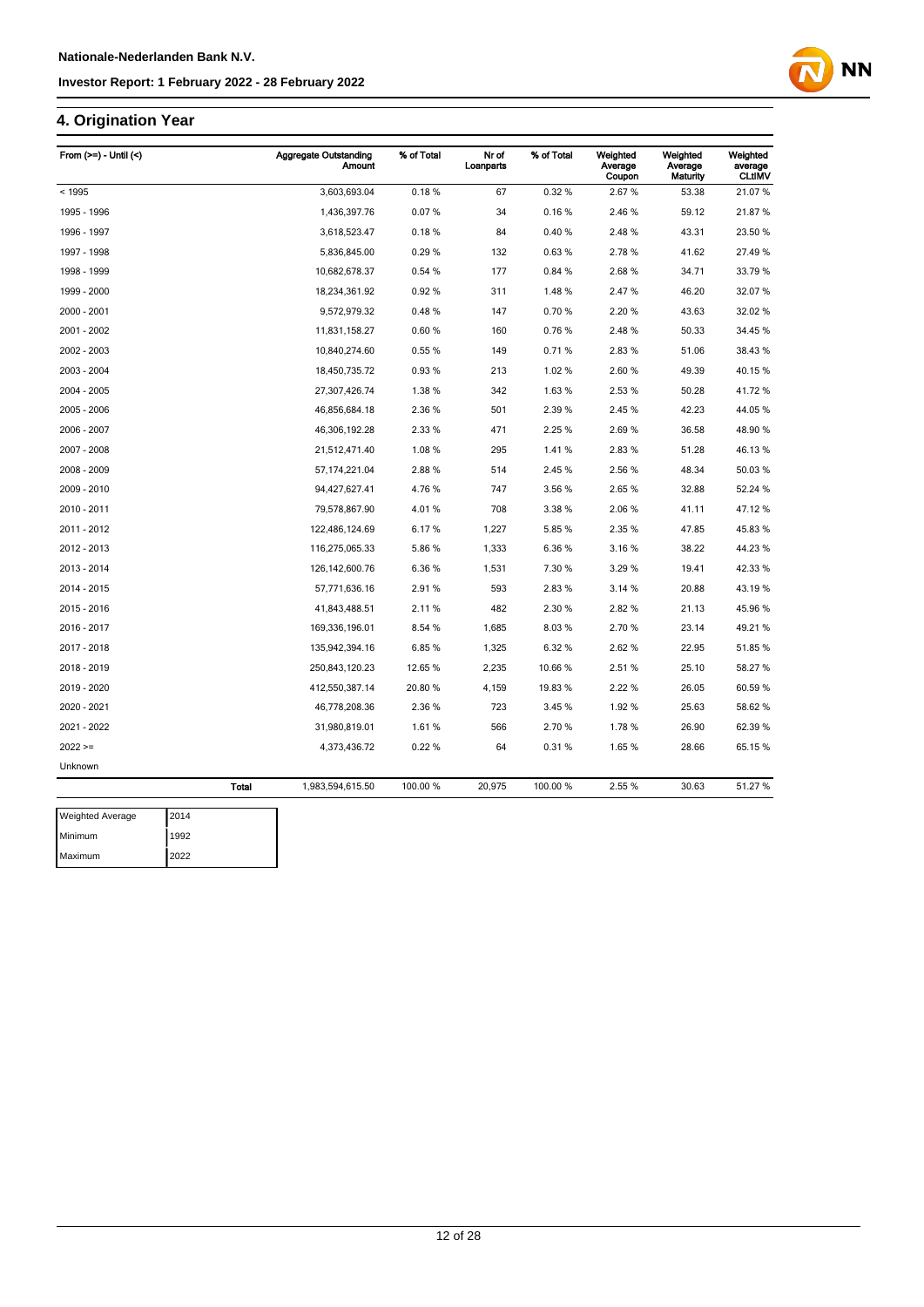

### **5. Seasoning**

| From $(>=)$ - Until $($ |              | <b>Aggregate Outstanding</b><br>Amount | % of Total | Nr of<br>Loanparts | % of Total | Weighted<br>Average<br>Coupon | Weighted<br>Average<br>Maturity | Weighted<br>average<br><b>CLtIMV</b> |
|-------------------------|--------------|----------------------------------------|------------|--------------------|------------|-------------------------------|---------------------------------|--------------------------------------|
| 1 Year                  |              | 29,383,434.46                          | 1.48%      | 506                | 2.41%      | 1.76 %                        | 27.09                           | 64.28%                               |
| 1 Year - 2 Years        |              | 28,727,919.14                          | 1.45 %     | 549                | 2.62%      | 1.98%                         | 25.47                           | 57.63 %                              |
| 2 Years - 3 Years       |              | 398, 197, 490.85                       | 20.07%     | 4,096              | 19.53%     | 2.15%                         | 26.12                           | 60.60 %                              |
| 3 Years - 4 Years       |              | 252,446,940.79                         | 12.73 %    | 2,256              | 10.76%     | 2.54 %                        | 25.29                           | 58.80 %                              |
| 4 Years - 5 Years       |              | 115,420,408.71                         | 5.82 %     | 1,124              | 5.36 %     | 2.58%                         | 23.43                           | 53.09 %                              |
| 5 Years - 6 Years       |              | 213,509,076.81                         | 10.76 %    | 2,059              | 9.82%      | 2.66%                         | 23.13                           | 50.01%                               |
| 6 Years - 7 Years       |              | 50,586,933.33                          | 2.55 %     | 584                | 2.78%      | 2.83%                         | 21.30                           | 47.10%                               |
| 7 Years - 8 Years       |              | 49,468,619.61                          | 2.49%      | 498                | 2.37 %     | 3.15%                         | 21.06                           | 43.30 %                              |
| 8 Years - 9 Years       |              | 123,492,315.24                         | 6.23%      | 1,493              | 7.12%      | 3.25 %                        | 19.68                           | 42.37%                               |
| 9 Years - 10 Years      |              | 113,087,735.19                         | 5.70%      | 1,302              | 6.21%      | 3.31 %                        | 33.80                           | 44.18%                               |
| 10 Years - 11 Years     |              | 111,589,267.88                         | 5.63%      | 1,172              | 5.59%      | 2.39%                         | 48.39                           | 45.55 %                              |
| 11 Years - 12 Years     |              | 95,768,779.76                          | 4.83%      | 867                | 4.13%      | 2.17%                         | 43.62                           | 46.13%                               |
| 12 Years - 13 Years     |              | 77,814,573.50                          | 3.92%      | 635                | 3.03%      | 2.46 %                        | 33.35                           | 51.23 %                              |
| 13 Years - 14 Years     |              | 82,639,709.23                          | 4.17%      | 672                | 3.20 %     | 2.64 %                        | 41.61                           | 51.27 %                              |
| 14 Years - 15 Years     |              | 20,471,885.53                          | 1.03%      | 284                | 1.35 %     | 2.77 %                        | 54.65                           | 47.85%                               |
| 15 Years - 16 Years     |              | 42,605,930.32                          | 2.15%      | 460                | 2.19%      | 2.77 %                        | 38.01                           | 48.24 %                              |
| 16 Years - 17 Years     |              | 49,842,480.14                          | 2.51%      | 505                | 2.41%      | 2.46 %                        | 40.20                           | 45.48%                               |
| 17 Years - 18 Years     |              | 30,237,569.56                          | 1.52 %     | 384                | 1.83%      | 2.49%                         | 49.22                           | 41.91%                               |
| 18 Years - 19 Years     |              | 20,381,028.33                          | 1.03%      | 237                | 1.13%      | 2.57%                         | 50.46                           | 40.41%                               |
| 19 Years - 20 Years     |              | 11,104,897.51                          | 0.56%      | 145                | 0.69%      | 2.85%                         | 49.82                           | 38.20 %                              |
| 20 Years - 21 Years     |              | 12,586,398.88                          | 0.63%      | 167                | 0.80%      | 2.59%                         | 52.75                           | 34.77 %                              |
| 21 Years - 22 Years     |              | 8,056,895.89                           | 0.41%      | 141                | 0.67%      | 2.16 %                        | 41.28                           | 30.24 %                              |
| 22 Years - 23 Years     |              | 16,999,773.96                          | 0.86%      | 285                | 1.36 %     | 2.49 %                        | 45.74                           | 32.52 %                              |
| 23 Years - 24 Years     |              | 12,725,306.84                          | 0.64%      | 208                | 0.99%      | 2.49%                         | 39.83                           | 33.96 %                              |
| 24 Years - 25 Years     |              | 7,119,951.69                           | 0.36%      | 144                | 0.69%      | 2.90%                         | 37.24                           | 29.07 %                              |
| 25 Years - 26 Years     |              | 3,778,061.35                           | 0.19%      | 86                 | 0.41%      | 2.47%                         | 44.53                           | 24.22 %                              |
| 26 Years - 27 Years     |              | 1,790,406.94                           | 0.09%      | 45                 | 0.21%      | 2.43%                         | 54.37                           | 23.00 %                              |
| 27 Years - 28 Years     |              | 2,094,464.36                           | 0.11%      | 33                 | 0.16%      | 2.44 %                        | 63.25                           | 17.61%                               |
| 28 Years - 29 Years     |              | 809,255.67                             | 0.04%      | 21                 | 0.10%      | 3.53 %                        | 43.07                           | 27.04 %                              |
| 29 Years - 30 Years     |              | 845,759.52                             | 0.04%      | 16                 | 0.08%      | 2.36%                         | 41.88                           | 24.62%                               |
| 30 Years >=             |              | 11,344.51                              | 0.00%      | 1                  | 0.00%      | 1.18%                         | 77.75                           | 26.99%                               |
| Unknown                 |              |                                        |            |                    |            |                               |                                 |                                      |
|                         | <b>Total</b> | 1,983,594,615.50                       | 100.00 %   | 20,975             | 100.00 %   | 2.55 %                        | 30.63                           | 51.27 %                              |
| Mainbad                 | 0.37         |                                        |            |                    |            |                               |                                 |                                      |

| <b>Weighted Average</b> | 8 Years  |
|-------------------------|----------|
| Minimum                 | 0 Years  |
| Maximum                 | 30 Years |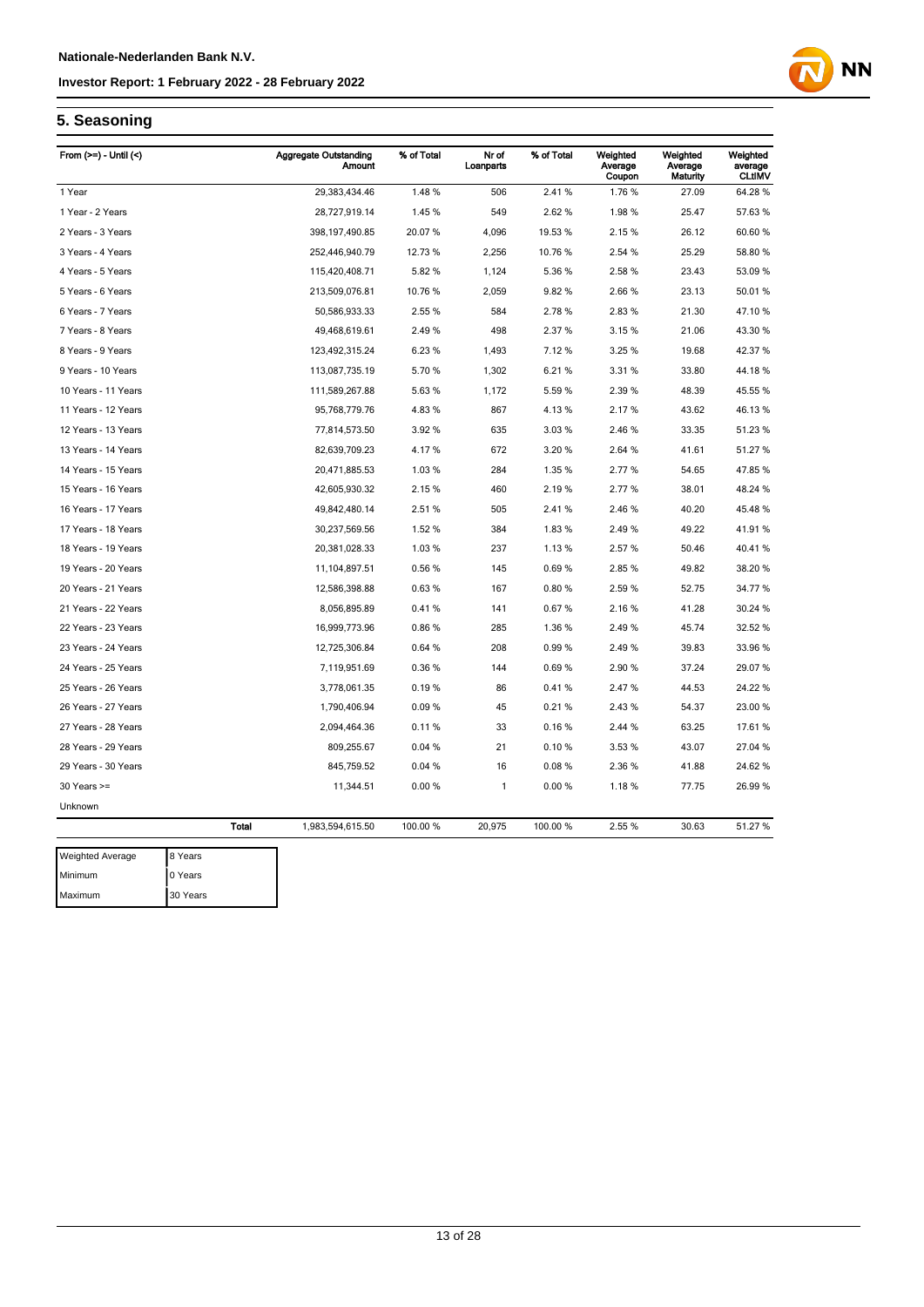### **6. Legal Maturity**

| From $(>=) -$ Until $($ |       | <b>Aggregate Outstanding</b><br><b>Amount</b> | % of Total | Nr of<br>Loanparts | % of Total | Weighted<br>Average<br>Coupon | Weighted<br>Average<br>Maturity | Weighted<br>average<br><b>CLtIMV</b> |
|-------------------------|-------|-----------------------------------------------|------------|--------------------|------------|-------------------------------|---------------------------------|--------------------------------------|
| 2015 - 2020             |       |                                               |            |                    |            |                               |                                 |                                      |
| 2020 - 2025             |       | 7,630,309.44                                  | 0.38%      | 194                | 0.92%      | 2.63%                         | 1.67                            | 33.62 %                              |
| 2025 - 2030             |       | 39,937,394.95                                 | 2.01%      | 780                | 3.72%      | 2.68%                         | 5.94                            | 37.35 %                              |
| 2030 - 2035             |       | 125,202,976.39                                | 6.31%      | 1,725              | 8.22%      | 2.88%                         | 10.59                           | 42.48%                               |
| 2035 - 2040             |       | 236,661,250.07                                | 11.93 %    | 2,186              | 10.42%     | 2.77%                         | 15.51                           | 51.25 %                              |
| 2040 - 2045             |       | 333, 123, 888.91                              | 16.79 %    | 3,369              | 16.06%     | 2.86%                         | 20.61                           | 48.29%                               |
| 2045 - 2050             |       | 869,218,261.83                                | 43.82%     | 7,982              | 38.05%     | 2.41%                         | 26.11                           | 57.25 %                              |
| 2050 - 2055             |       | 60,151,087.88                                 | 3.03%      | 986                | 4.70%      | 1.67%                         | 28.67                           | 60.71%                               |
| 2055 - 2060             |       |                                               |            |                    |            |                               |                                 |                                      |
| 2060 - 2065             |       |                                               |            |                    |            |                               |                                 |                                      |
| 2065 - 2070             |       |                                               |            |                    |            |                               |                                 |                                      |
| 2070 - 2075             |       |                                               |            |                    |            |                               |                                 |                                      |
| 2075 - 2080             |       |                                               |            |                    |            |                               |                                 |                                      |
| 2080 - 2085             |       |                                               |            |                    |            |                               |                                 |                                      |
| 2085 - 2090             |       |                                               |            |                    |            |                               |                                 |                                      |
| 2090 - 2095             |       |                                               |            |                    |            |                               |                                 |                                      |
| 2095 - 2100             |       | 311,669,446.03                                | 15.71 %    | 3,753              | 17.89%     | 2.44 %                        | 77.75                           | 41.73%                               |
| $2100 =$                |       |                                               |            |                    |            |                               |                                 |                                      |
| Unknown                 |       |                                               |            |                    |            |                               |                                 |                                      |
|                         | Total | 1,983,594,615.50                              | 100.00 %   | 20,975             | 100.00%    | 2.55 %                        | 30.63                           | 51.27 %                              |

| <b>Weighted Average</b> | 2052 |
|-------------------------|------|
| Minimum                 | 2022 |
| Maximum                 | 2099 |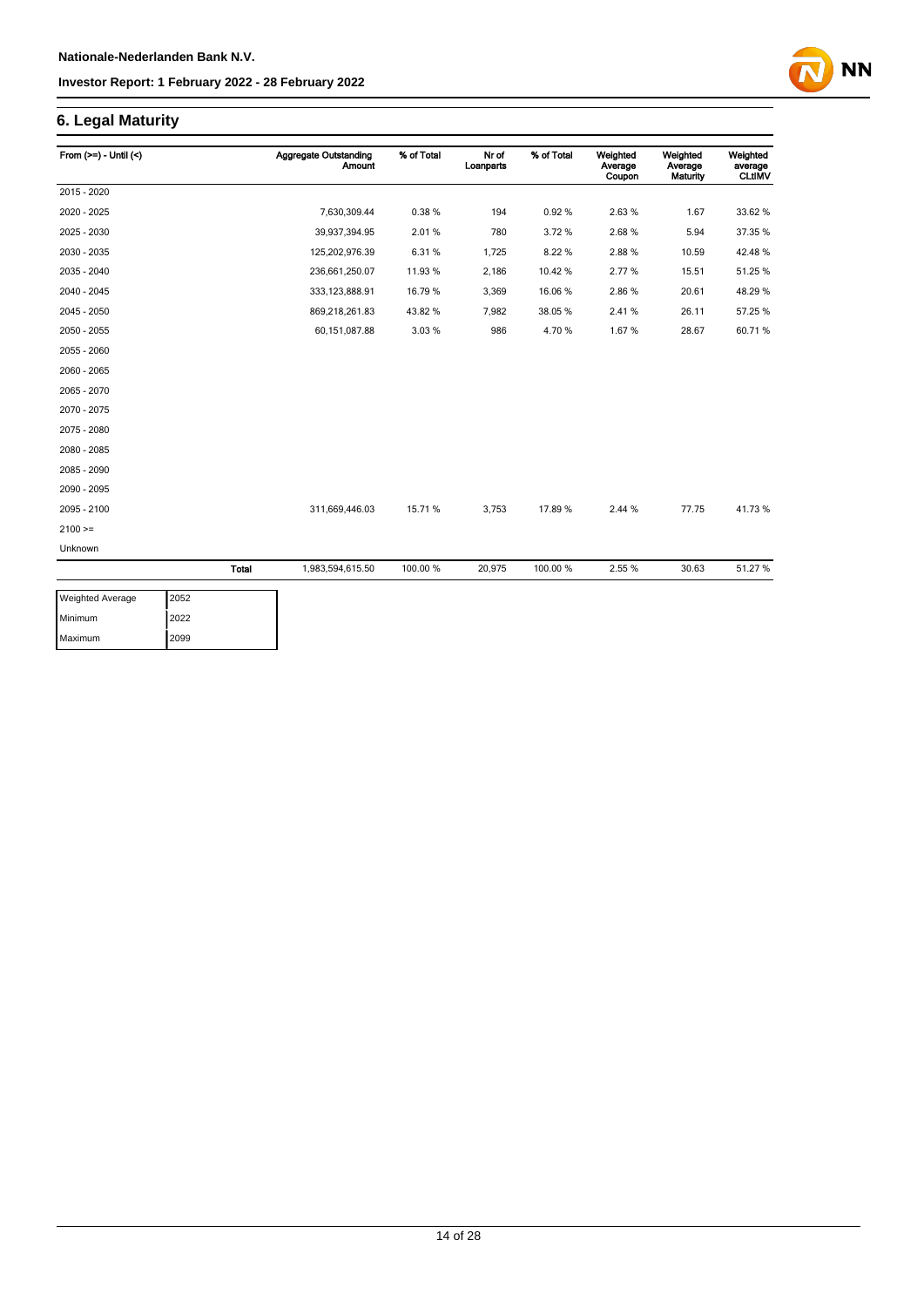## **7. Remaining Tenor**

| From $(>=)$ - Until $($ |              | <b>Aggregate Outstanding</b><br><b>Amount</b> | % of Total | Nr of<br>Loanparts | % of Total | Weighted<br>Average<br>Coupon | Weighted<br>Average<br>Maturity | Weighted<br>average<br><b>CLtIMV</b> |
|-------------------------|--------------|-----------------------------------------------|------------|--------------------|------------|-------------------------------|---------------------------------|--------------------------------------|
| < 0 Year                |              |                                               |            |                    |            |                               |                                 |                                      |
| 0 Year - 1 Year         |              | 1,728,071.76                                  | 0.09%      | 42                 | 0.20%      | 2.73%                         | 0.37                            | 38.20%                               |
| 1 Year - 2 Years        |              | 2,244,491.75                                  | 0.11%      | 69                 | 0.33%      | 2.37%                         | 1.52                            | 31.65 %                              |
| 2 Years - 3 Years       |              | 4,040,574.14                                  | 0.20%      | 93                 | 0.44%      | 2.75 %                        | 2.42                            | 33.19 %                              |
| 3 Years - 4 Years       |              | 3,264,798.33                                  | 0.16%      | 89                 | 0.42%      | 2.62%                         | 3.47                            | 36.75 %                              |
| 4 Years - 5 Years       |              | 6,196,234.81                                  | 0.31%      | 130                | 0.62%      | 2.62%                         | 4.49                            | 37.61%                               |
| 5 Years - 6 Years       |              | 8,399,533.35                                  | 0.42%      | 159                | 0.76%      | 2.82%                         | 5.52                            | 35.47 %                              |
| 6 Years - 7 Years       |              | 10,526,088.68                                 | 0.53%      | 192                | 0.92%      | 2.71%                         | 6.52                            | 39.47 %                              |
| 7 Years - 8 Years       |              | 12,301,205.42                                 | 0.62%      | 220                | 1.05 %     | 2.56 %                        | 7.41                            | 36.63 %                              |
| 8 Years - 9 Years       |              | 17,384,654.05                                 | 0.88%      | 265                | 1.26 %     | 2.67%                         | 8.55                            | 36.54 %                              |
| 9 Years - 10 Years      |              | 27,982,453.81                                 | 1.41%      | 410                | 1.95 %     | 2.80%                         | 9.45                            | 42.59 %                              |
| 10 Years - 11 Years     |              | 22,107,987.44                                 | 1.11%      | 307                | 1.46 %     | 3.11%                         | 10.46                           | 42.54 %                              |
| 11 Years - 12 Years     |              | 29,795,710.16                                 | 1.50 %     | 372                | 1.77%      | 3.03%                         | 11.44                           | 43.55 %                              |
| 12 Years - 13 Years     |              | 30,046,944.74                                 | 1.51 %     | 402                | 1.92 %     | 2.72%                         | 12.44                           | 45.44 %                              |
| 13 Years - 14 Years     |              | 54,049,212.02                                 | 2.72 %     | 508                | 2.42 %     | 2.64 %                        | 13.49                           | 48.12 %                              |
| 14 Years - 15 Years     |              | 43,330,542.04                                 | 2.18%      | 448                | 2.14 %     | 2.90%                         | 14.40                           | 49.51%                               |
| 15 Years - 16 Years     |              | 21,090,608.97                                 | 1.06 %     | 233                | 1.11%      | 3.15%                         | 15.43                           | 48.48%                               |
| 16 Years - 17 Years     |              | 51,410,505.17                                 | 2.59%      | 453                | 2.16%      | 2.81%                         | 16.54                           | 52.75 %                              |
| 17 Years - 18 Years     |              | 70,546,049.32                                 | 3.56 %     | 555                | 2.65 %     | 2.62%                         | 17.37                           | 54.94 %                              |
| 18 Years - 19 Years     |              | 51,527,936.76                                 | 2.60%      | 431                | 2.05 %     | 2.24 %                        | 18.47                           | 52.49 %                              |
| 19 Years - 20 Years     |              | 43,925,031.43                                 | 2.21%      | 418                | 1.99%      | 2.52 %                        | 19.42                           | 53.15 %                              |
| 20 Years - 21 Years     |              | 64,945,802.06                                 | 3.27%      | 686                | 3.27%      | 3.28 %                        | 20.57                           | 48.68 %                              |
| 21 Years - 22 Years     |              | 113,494,249.77                                | 5.72%      | 1,274              | 6.07%      | 3.06%                         | 21.44                           | 44.66%                               |
| 22 Years - 23 Years     |              | 57,652,292.68                                 | 2.91%      | 555                | 2.65 %     | 2.85%                         | 22.40                           | 47.23 %                              |
| 23 Years - 24 Years     |              | 48,963,257.56                                 | 2.47 %     | 505                | 2.41%      | 2.57%                         | 23.48                           | 50.48%                               |
| 24 Years - 25 Years     |              | 184,776,461.22                                | 9.32%      | 1,652              | 7.88%      | 2.61%                         | 24.56                           | 51.31%                               |
| 25 Years - 26 Years     |              | 86,614,545.44                                 | 4.37 %     | 814                | 3.88%      | 2.53%                         | 25.42                           | 53.37 %                              |
| 26 Years - 27 Years     |              | 227,399,875.58                                | 11.46 %    | 1,905              | 9.08%      | 2.51%                         | 26.40                           | 59.48 %                              |
| 27 Years - 28 Years     |              | 334,850,831.11                                | 16.88%     | 3,252              | 15.50 %    | 2.14 %                        | 27.49                           | 61.27%                               |
| 28 Years - 29 Years     |              | 17, 131, 139.54                               | 0.86%      | 367                | 1.75 %     | 1.74 %                        | 28.46                           | 57.25 %                              |
| 29 Years - 30 Years     |              | 24,198,080.36                                 | 1.22 %     | 416                | 1.98%      | 1.57%                         | 29.45                           | 63.44 %                              |
| $30$ Years $>=$         |              | 311,669,446.03                                | 15.71 %    | 3,753              | 17.89%     | 2.44 %                        | 77.75                           | 41.73 %                              |
| Unknown                 |              |                                               |            |                    |            |                               |                                 |                                      |
|                         | <b>Total</b> | 1,983,594,615.50                              | 100.00 %   | 20,975             | 100.00%    | 2.55 %                        | 30.63                           | 51.27 %                              |
| <b>Weighted Average</b> | 31 Years     |                                               |            |                    |            |                               |                                 |                                      |
| Minimum                 | 0 Years      |                                               |            |                    |            |                               |                                 |                                      |
| Maximum                 | 78 Years     |                                               |            |                    |            |                               |                                 |                                      |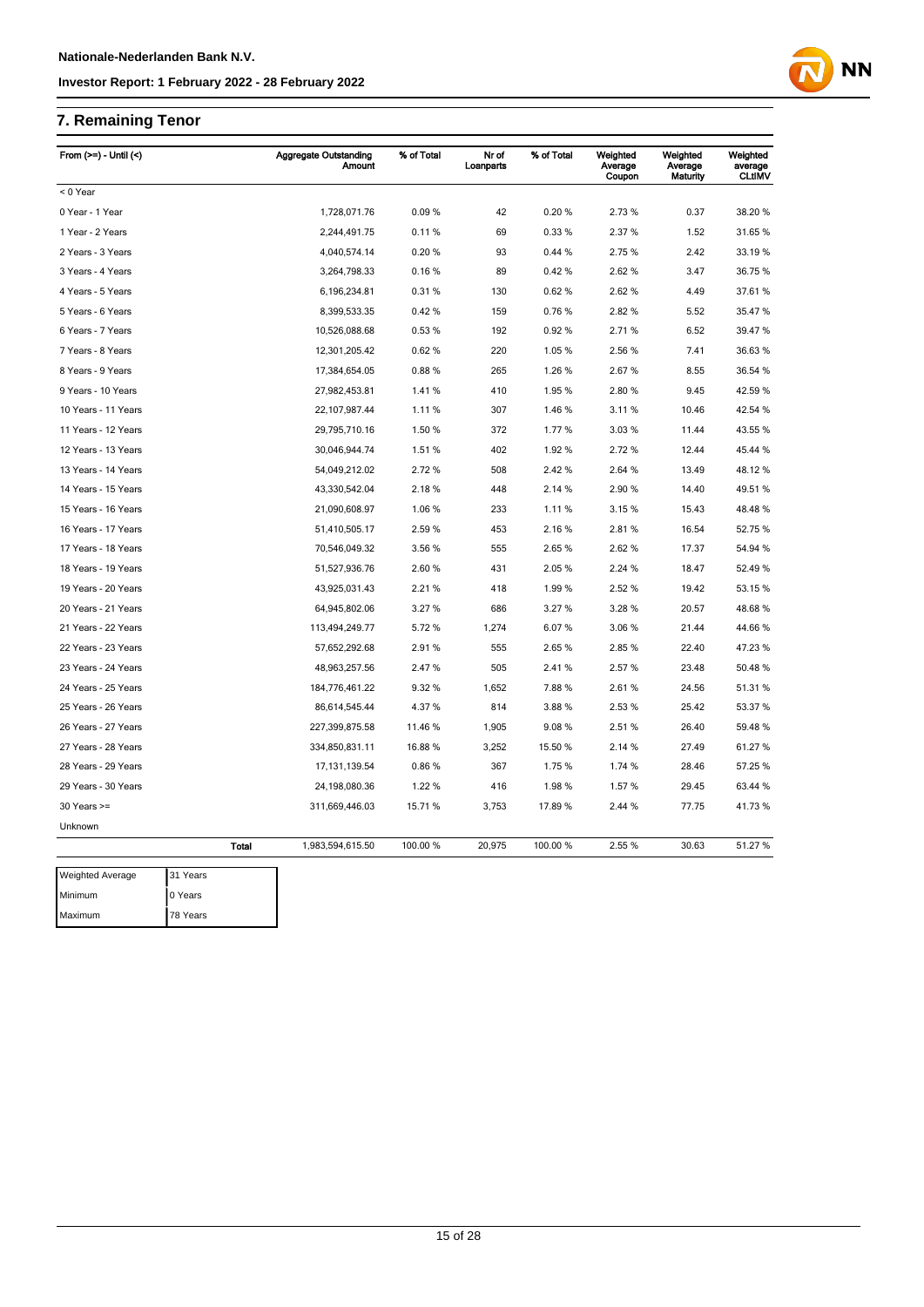

### **8. Current Loan to Original Market Value**

| From $(>)$ - Until $(<=)$ |              | <b>Aggregate Outstanding</b><br>Amount | % of Total | Nr of Loans | % of Total | Weighted<br>Average<br>Coupon | Weighted<br>Average<br><b>Maturity</b> | Weighted<br>average<br><b>CLtIMV</b> |
|---------------------------|--------------|----------------------------------------|------------|-------------|------------|-------------------------------|----------------------------------------|--------------------------------------|
| <b>NHG</b>                |              | 542,035,162.07                         | 27.33 %    | 3,387       | 37.37 %    | 2.47%                         | 27.07                                  | 52.04 %                              |
| $= 10%$                   |              | 900,826.29                             | 0.05%      | 21          | 0.23%      | 2.12%                         | 44.38                                  | 4.42%                                |
| 10 % - 20 %               |              | 6,806,849.59                           | 0.34 %     | 100         | 1.10%      | 2.45%                         | 47.97                                  | 9.86%                                |
| 20 % - 30 %               |              | 19,557,496.11                          | 0.99%      | 207         | 2.28%      | 2.54 %                        | 41.75                                  | 16.34 %                              |
| 30 % - 40 %               |              | 41,090,709.45                          | 2.07%      | 323         | 3.56 %     | 2.56 %                        | 42.86                                  | 22.89%                               |
| 40 % - 50 %               |              | 89, 174, 687.58                        | 4.50 %     | 508         | 5.60%      | 2.55 %                        | 39.89                                  | 31.30 %                              |
| 50 % - 60 %               |              | 127,834,227.73                         | 6.44 %     | 604         | 6.66%      | 2.54 %                        | 36.79                                  | 38.22 %                              |
| 60 % - 70 %               |              | 212,787,041.66                         | 10.73%     | 843         | 9.30%      | 2.55 %                        | 33.01                                  | 45.29 %                              |
| 70 % - 80 %               |              | 307,979,390.17                         | 15.53 %    | 1,078       | 11.89%     | 2.58%                         | 31.52                                  | 51.75 %                              |
| 80 % - 90 %               |              | 345,098,639.11                         | 17.40 %    | 1,126       | 12.42%     | 2.61%                         | 28.79                                  | 58.34 %                              |
| 90 % - 100 %              |              | 289,446,829.40                         | 14.59 %    | 864         | 9.53%      | 2.59%                         | 28.32                                  | 64.67%                               |
| 100 % - 110 %             |              | 676.756.34                             | 0.03%      | 2           | 0.02%      | 2.39 %                        | 39.84                                  | 73.12 %                              |
| 110 % - 120 %             |              | 206,000.00                             | 0.01%      | 1           | 0.01%      | 2.90%                         | 16.92                                  | 68.92%                               |
| 120 % - 130 %             |              |                                        |            |             |            |                               |                                        |                                      |
| 130 % - 140 %             |              |                                        |            |             |            |                               |                                        |                                      |
| 140 % - 150 %             |              |                                        |            |             |            |                               |                                        |                                      |
| 150%                      |              |                                        |            |             |            |                               |                                        |                                      |
| Unknown                   |              |                                        |            |             |            |                               |                                        |                                      |
|                           | <b>Total</b> | 1,983,594,615.50                       | 100.00 %   | 9,064       | 100.00 %   | 2.55 %                        | 30.63                                  | 51.27%                               |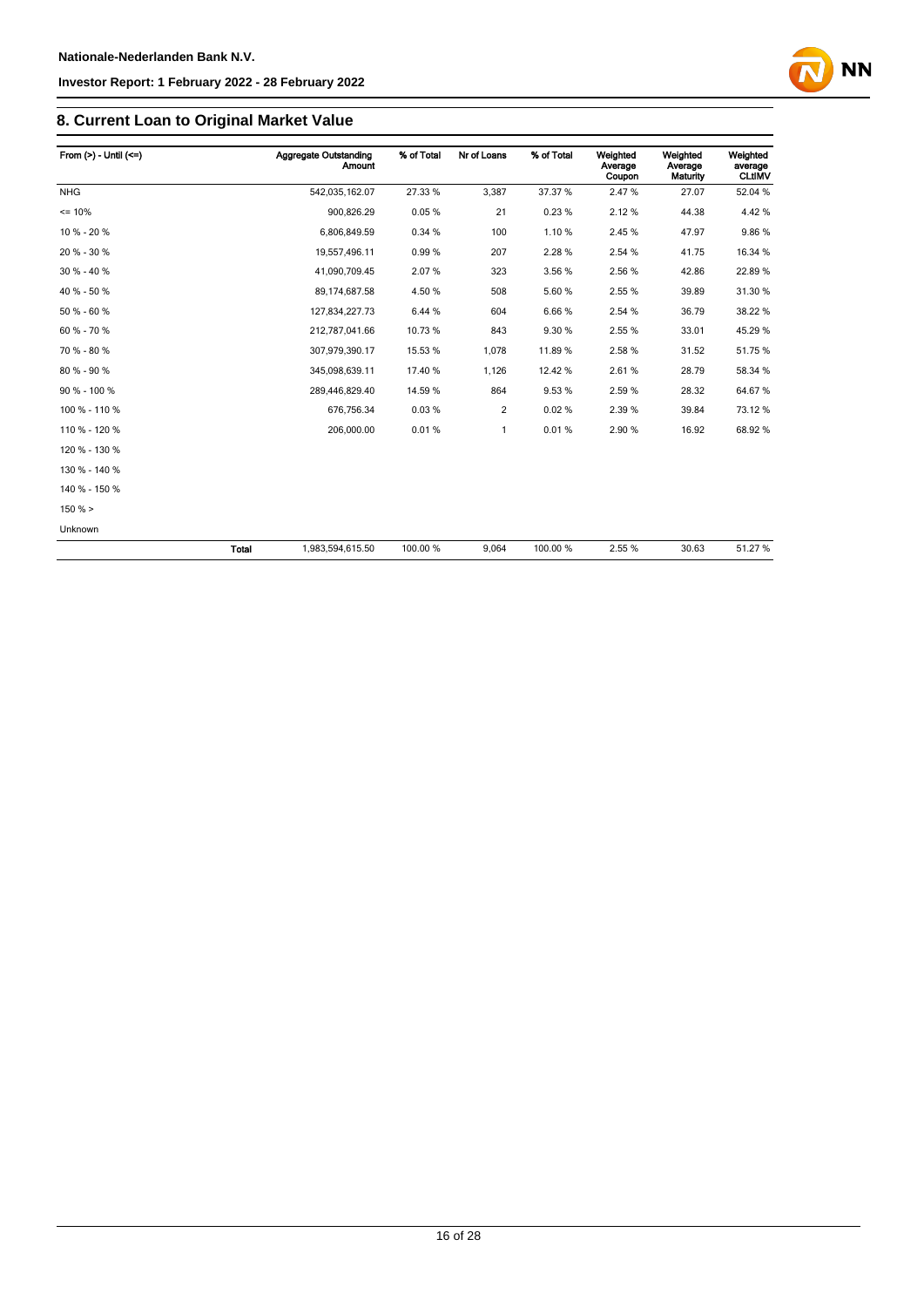

### **9. Current Loan To Indexed Market Value**

| From $(>) -$ Until $(<=)$ |              | <b>Aggregate Outstanding</b><br><b>Amount</b> | % of Total | Nr of Loans    | % of Total | Weighted<br>Average<br>Coupon | Weighted<br>Average<br>Maturity | Weighted<br>average<br><b>CLtIMV</b> |
|---------------------------|--------------|-----------------------------------------------|------------|----------------|------------|-------------------------------|---------------------------------|--------------------------------------|
| <b>NHG</b>                |              | 542,035,162.07                                | 27.33 %    | 3,387          | 37.37 %    | 2.47%                         | 27.07                           | 52.04 %                              |
| $= 10 \%$                 |              | 6,805,556.08                                  | 0.34 %     | 109            | 1.20%      | 2.46%                         | 54.17                           | 7.61%                                |
| 10 % - 20 %               |              | 38,763,247.54                                 | 1.95%      | 399            | 4.40 %     | 2.52%                         | 49.23                           | 15.91 %                              |
| 20 % - 30 %               |              | 88,621,785.16                                 | 4.47%      | 598            | 6.60%      | 2.61%                         | 40.03                           | 25.58 %                              |
| 30 % - 40 %               |              | 181,190,399.94                                | 9.13%      | 863            | 9.52%      | 2.65%                         | 36.74                           | 35.61 %                              |
| 40 % - 50 %               |              | 310,549,924.19                                | 15.66 %    | 1,167          | 12.88%     | 2.61%                         | 33.43                           | 45.54 %                              |
| 50 % - 60 %               |              | 393,081,723.90                                | 19.82 %    | 1,305          | 14.40 %    | 2.59%                         | 29.57                           | 54.93 %                              |
| 60 % - 70 %               |              | 307,834,296.21                                | 15.52 %    | 917            | 10.12%     | 2.58%                         | 27.63                           | 64.38 %                              |
| 70 % - 80 %               |              | 103,853,267.29                                | 5.24 %     | 296            | 3.27 %     | 2.31%                         | 26.89                           | 73.35 %                              |
| 80 % - 90 %               |              | 9,673,183.95                                  | 0.49%      | 21             | 0.23%      | 2.29%                         | 26.40                           | 85.46 %                              |
| 90 % - 100 %              |              | 1,186,069.17                                  | 0.06%      | $\overline{2}$ | 0.02%      | 2.29%                         | 44.77                           | 96.64 %                              |
| 100 % - 110 %             |              |                                               |            |                |            |                               |                                 |                                      |
| 110 % - 120 %             |              |                                               |            |                |            |                               |                                 |                                      |
| 120 % - 130 %             |              |                                               |            |                |            |                               |                                 |                                      |
| 130 % - 140 %             |              |                                               |            |                |            |                               |                                 |                                      |
| 140 % - 150 %             |              |                                               |            |                |            |                               |                                 |                                      |
| 150% >                    |              |                                               |            |                |            |                               |                                 |                                      |
| Unknown                   |              |                                               |            |                |            |                               |                                 |                                      |
|                           | <b>Total</b> | 1,983,594,615.50                              | 100.00 %   | 9,064          | 100.00%    | 2.55 %                        | 30.63                           | 51.27%                               |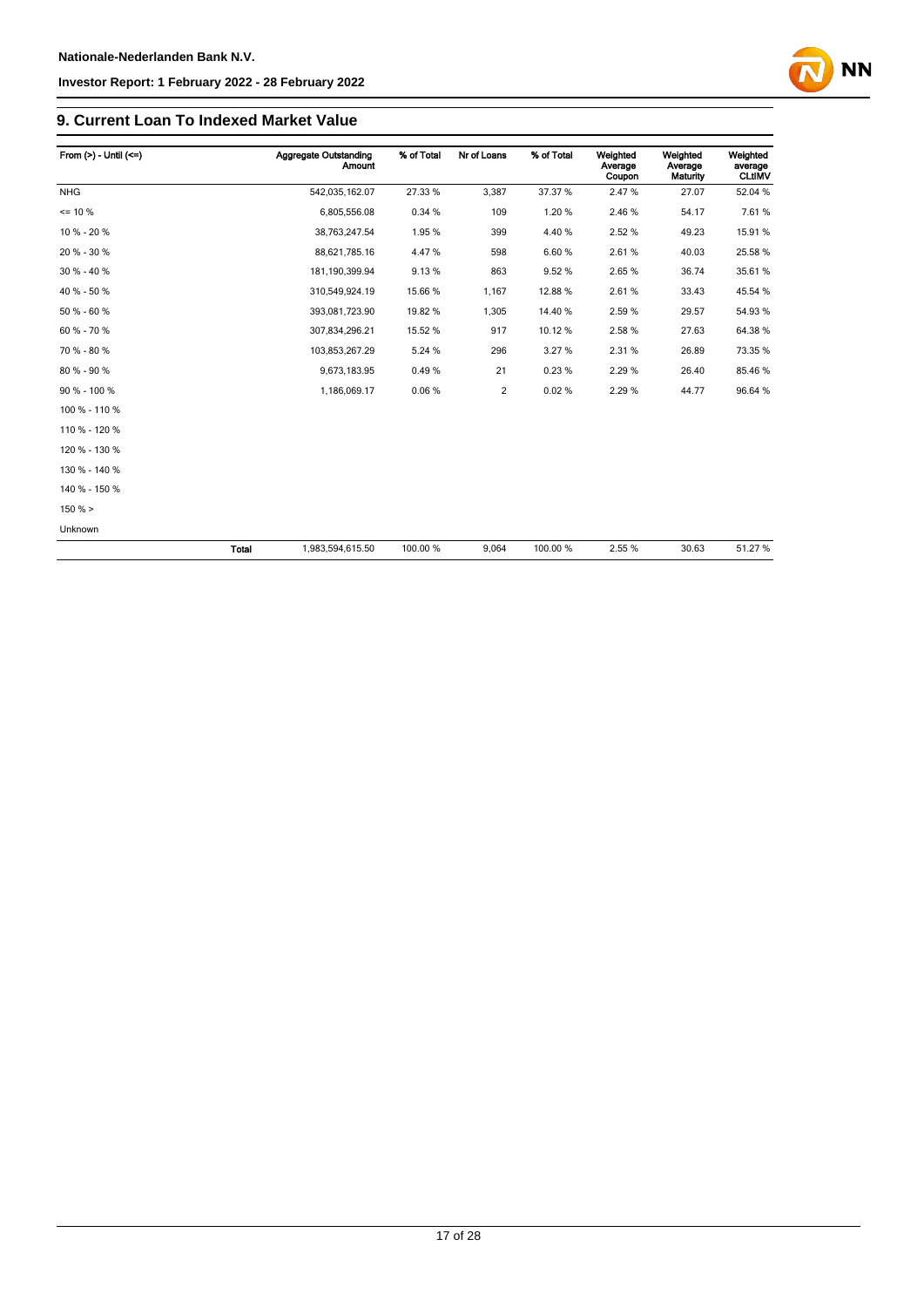

### **10. Loanpart Coupon (interest rate bucket)**

| From $(>) -$ Until $(<=)$ |       | <b>Aggregate Outstanding</b><br><b>Amount</b> | % of Total | Nr of<br>Loanparts | % of Total | Weighted<br>Average<br>Coupon | Weighted<br>Average<br>Maturity | Weighted<br>average<br><b>CLtIMV</b> |
|---------------------------|-------|-----------------------------------------------|------------|--------------------|------------|-------------------------------|---------------------------------|--------------------------------------|
| $= 0.5 \%$                |       |                                               |            |                    |            |                               |                                 |                                      |
| $0.5 % - 1.0 %$           |       | 6,899,826.98                                  | 0.35%      | 94                 | 0.45%      | 0.94 %                        | 26.48                           | 39.97 %                              |
| $1.0 \% - 1.5 \%$         |       | 156, 112, 203. 41                             | 7.87%      | 2,027              | 9.66%      | 1.29%                         | 35.12                           | 46.18%                               |
| $1.5% - 2.0%$             |       | 363,887,177.66                                | 18.34 %    | 4,047              | 19.29 %    | 1.76%                         | 31.90                           | 53.80 %                              |
| $2.0 \% - 2.5 \%$         |       | 466, 153, 836.52                              | 23.50 %    | 4,861              | 23.18%     | 2.27%                         | 31.23                           | 53.34 %                              |
| $2.5% - 3.0%$             |       | 625,707,978.31                                | 31.54 %    | 5,824              | 27.77%     | 2.76%                         | 29.77                           | 52.41%                               |
| $3.0 \% - 3.5 \%$         |       | 165.936.528.76                                | 8.37%      | 1.676              | 7.99%      | 3.20%                         | 32.43                           | 49.96 %                              |
| $3.5 \% - 4.0 \%$         |       | 52,923,367.63                                 | 2.67%      | 569                | 2.71%      | 3.75%                         | 30.36                           | 45.82%                               |
| $4.0 \% - 4.5 \%$         |       | 57,371,845.46                                 | 2.89%      | 723                | 3.45 %     | 4.19%                         | 24.52                           | 41.88%                               |
| $4.5% - 5.0%$             |       | 41,998,370.44                                 | 2.12%      | 563                | 2.68%      | 4.77%                         | 21.47                           | 44.61%                               |
| $5.0 \% - 5.5 \%$         |       | 35,358,453.90                                 | 1.78%      | 430                | 2.05%      | 5.25%                         | 21.63                           | 43.45 %                              |
| $5.5% - 6.0%$             |       | 8,657,967.80                                  | 0.44%      | 126                | 0.60%      | 5.74 %                        | 19.09                           | 40.84 %                              |
| $6.0 % - 6.5 %$           |       | 2,495,168.58                                  | 0.13%      | 34                 | 0.16%      | 6.22%                         | 28.17                           | 39.32 %                              |
| $6.5 \% - 7.0 \%$         |       | 91,890.05                                     | 0.00%      | $\mathbf{1}$       | 0.00%      | 6.55%                         | 77.75                           | 8.53%                                |
| 7.0%                      |       |                                               |            |                    |            |                               |                                 |                                      |
| Unknown                   |       |                                               |            |                    |            |                               |                                 |                                      |
|                           | Total | 1,983,594,615.50                              | 100.00 %   | 20,975             | 100.00%    | 2.55 %                        | 30.63                           | 51.27 %                              |

| <b>Weighted Average</b> | 2.5% |
|-------------------------|------|
| Minimum                 | 0.7% |
| Maximum                 | 6.6% |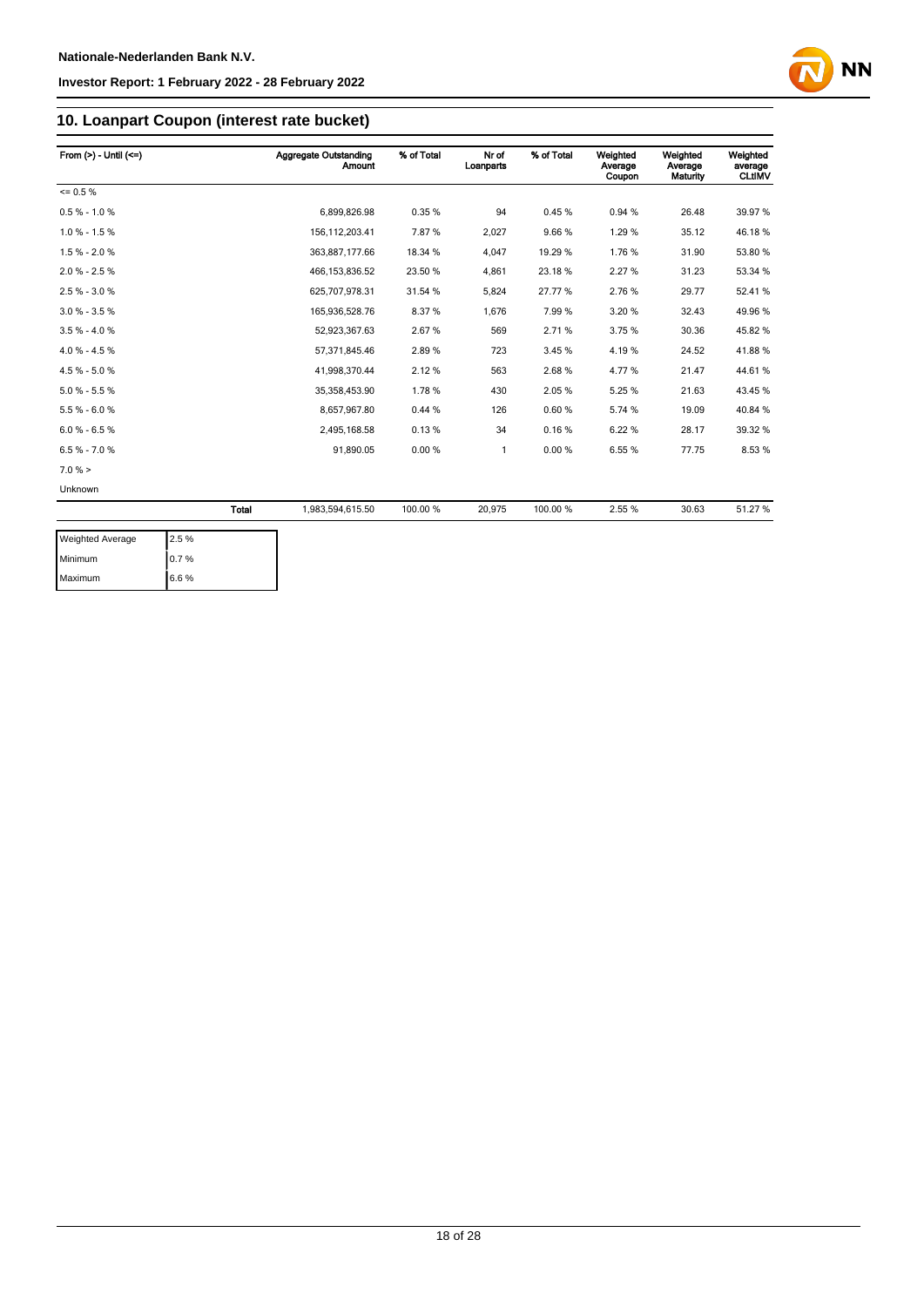## **11. Remaining Interest Rate Fixed Period**

| From $(>=) -$ Until $($     |              | <b>Aggregate Outstanding</b><br>Amount | % of Total | Nr of<br>Loanparts | % of Total | Weighted<br>Average<br>Coupon | Weighted<br>Average<br><b>Maturity</b> | Weighted<br>average<br><b>CLtIMV</b> |
|-----------------------------|--------------|----------------------------------------|------------|--------------------|------------|-------------------------------|----------------------------------------|--------------------------------------|
| $<$ 1 year(s)               |              | 94,947,593.59                          | 4.79%      | 1,259              | 6.00%      | 2.55 %                        | 33.62                                  | 44.71%                               |
| 1 year(s) - $2$ year(s)     |              | 70,406,312.53                          | 3.55 %     | 944                | 4.50 %     | 3.61%                         | 23.78                                  | 42.06%                               |
| $2$ year(s) - $3$ year(s)   |              | 42,995,086.01                          | 2.17%      | 587                | 2.80%      | 3.36 %                        | 29.57                                  | 41.16%                               |
| $3$ year(s) - 4 year(s)     |              | 45,402,361.10                          | 2.29 %     | 640                | 3.05%      | 2.64 %                        | 39.23                                  | 39.94 %                              |
| $4$ year(s) - $5$ year(s)   |              | 89,267,855.56                          | 4.50 %     | 1,080              | 5.15%      | 2.60%                         | 36.23                                  | 45.19%                               |
| $5$ year(s) - 6 year(s)     |              | 61,335,057.80                          | 3.09%      | 785                | 3.74 %     | 2.62%                         | 34.10                                  | 46.26 %                              |
| $6$ year(s) - 7 year(s)     |              | 108,700,493.22                         | 5.48%      | 1,133              | 5.40%      | 2.41%                         | 29.73                                  | 51.70 %                              |
| $7$ year(s) - 8 year(s)     |              | 185,447,347.39                         | 9.35 %     | 1,770              | 8.44 %     | 2.01%                         | 29.66                                  | 55.03 %                              |
| $8$ year(s) - $9$ year(s)   |              | 85,804,871.64                          | 4.33 %     | 964                | 4.60%      | 2.25 %                        | 37.50                                  | 45.41%                               |
| $9$ year(s) - 10 year(s)    |              | 103,526,567.11                         | 5.22 %     | 1,189              | 5.67%      | 2.15%                         | 33.34                                  | 47.33 %                              |
| 10 year(s) - 11 year(s)     |              | 42,574,405.70                          | 2.15%      | 499                | 2.38%      | 3.47%                         | 29.69                                  | 45.98%                               |
| 11 year(s) - $12$ year(s)   |              | 28,041,305.56                          | 1.41%      | 323                | 1.54 %     | 3.25 %                        | 24.20                                  | 48.61%                               |
| 12 year(s) - 13 year(s)     |              | 40,451,996.96                          | 2.04 %     | 447                | 2.13%      | 2.65%                         | 23.87                                  | 51.41%                               |
| 13 year(s) - $14$ year(s)   |              | 44,813,756.34                          | 2.26 %     | 451                | 2.15%      | 2.68%                         | 29.83                                  | 47.60%                               |
| 14 year(s) - 15 year(s)     |              | 173,809,015.38                         | 8.76%      | 1,585              | 7.56%      | 2.86%                         | 27.45                                  | 50.55 %                              |
| 15 year(s) - $16$ year(s)   |              | 88,358,243.54                          | 4.45%      | 815                | 3.89%      | 2.89%                         | 30.62                                  | 51.94 %                              |
| 16 year(s) - $17$ year(s)   |              | 180,479,292.23                         | 9.10%      | 1,542              | 7.35 %     | 2.76%                         | 28.83                                  | 57.83%                               |
| 17 year(s) - 18 year(s)     |              | 274,498,665.48                         | 13.84 %    | 2,699              | 12.87%     | 2.36%                         | 28.34                                  | 58.63%                               |
| 18 year(s) - 19 year(s)     |              | 101,881,653.30                         | 5.14 %     | 1,024              | 4.88%      | 2.15%                         | 33.74                                  | 52.02%                               |
| 19 year(s) - $20$ year(s)   |              | 64,799,733.60                          | 3.27 %     | 651                | 3.10%      | 1.98%                         | 38.53                                  | 53.54 %                              |
| $20$ year(s) - 21 year(s)   |              | 512,122.06                             | 0.03%      | 6                  | 0.03%      | 2.18%                         | 21.25                                  | 44.05 %                              |
| $21$ year(s) - 22 year(s)   |              | 2,307,239.18                           | 0.12%      | 25                 | 0.12%      | 2.31%                         | 21.52                                  | 46.92%                               |
| 22 year(s) - 23 year(s)     |              | 1,516,409.73                           | 0.08%      | 21                 | 0.10%      | 2.72%                         | 22.47                                  | 39.73 %                              |
| 23 year(s) - 24 year(s)     |              | 2,315,006.65                           | 0.12%      | 28                 | 0.13%      | 2.82%                         | 23.92                                  | 53.40 %                              |
| 24 year(s) - 25 year(s)     |              | 9,586,255.01                           | 0.48%      | 74                 | 0.35%      | 2.53%                         | 24.73                                  | 50.78 %                              |
| 25 year(s) - 26 year(s)     |              | 4,035,238.78                           | 0.20%      | 42                 | 0.20%      | 2.53%                         | 25.36                                  | 53.42 %                              |
| 26 year(s) - 27 year(s)     |              | 13,048,845.23                          | 0.66%      | 82                 | 0.39%      | 2.57%                         | 26.34                                  | 60.40%                               |
| $27$ year(s) - $28$ year(s) |              | 15,901,733.98                          | 0.80%      | 185                | 0.88%      | 2.48%                         | 27.30                                  | 62.27%                               |
| 28 year(s) - 29 year(s)     |              | 2,508,334.19                           | 0.13%      | 43                 | 0.21%      | 2.03%                         | 28.85                                  | 59.47 %                              |
| 29 year(s) - 30 year(s)     |              | 4,321,816.65                           | 0.22%      | 82                 | 0.39%      | 1.89%                         | 33.59                                  | 61.80%                               |
| $30$ year(s) >=             |              |                                        |            |                    |            |                               |                                        |                                      |
|                             | <b>Total</b> | 1,983,594,615.50                       | 100.00 %   | 20,975             | 100.00 %   | 2.55 %                        | 30.63                                  | 51.27 %                              |
| Weighted Average            | 12 year(s)   |                                        |            |                    |            |                               |                                        |                                      |

**NN** 

Minimum year(s) Maximum 30 year(s)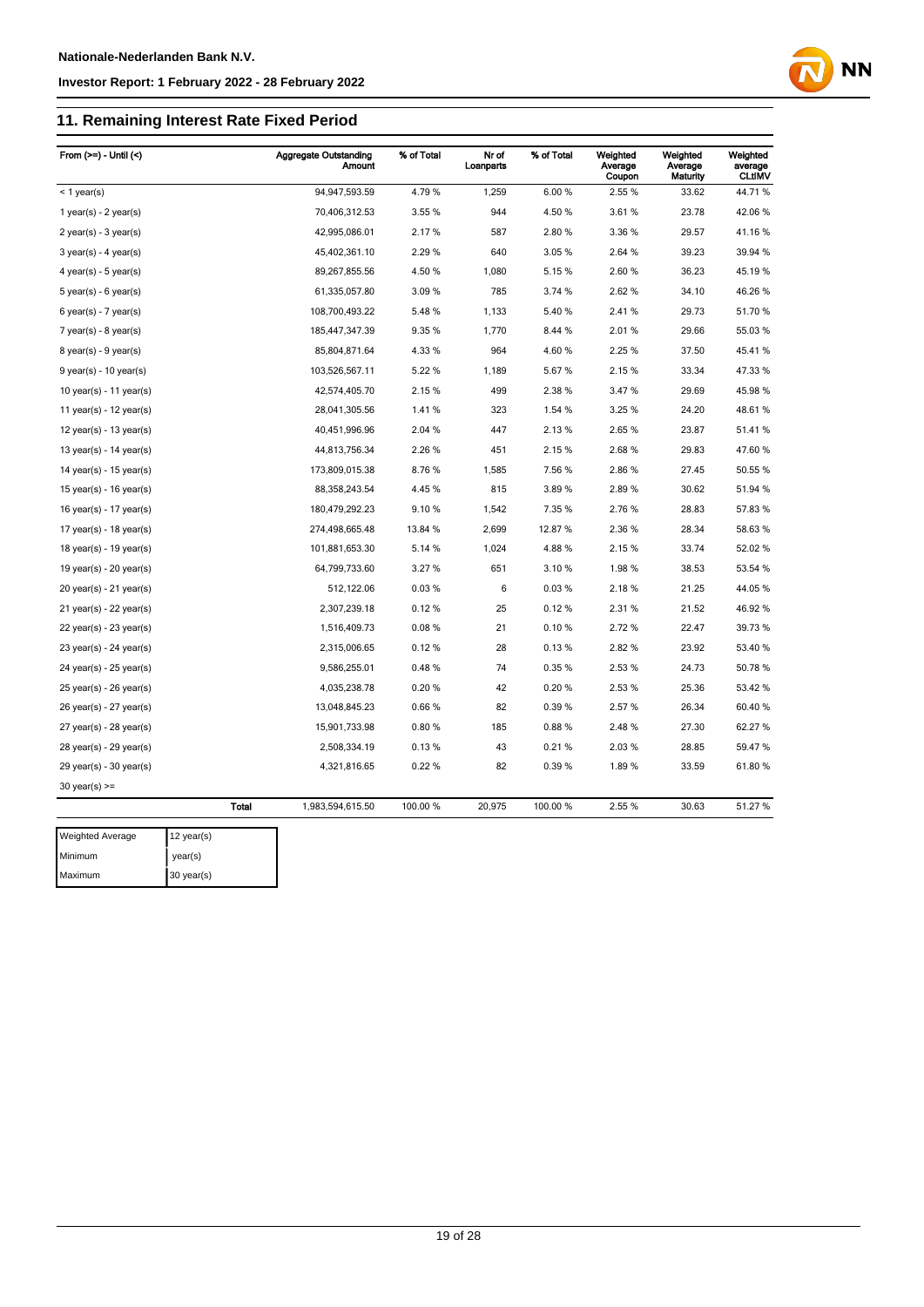## **12. Interest Payment Type**

|          |              | <b>Aggregate Outstanding</b><br>Amount | % of Total | Nr of<br>Loanparts | % of Total | Weighted<br>Average<br>Coupon | Weighted<br>Average<br>Maturity | Weighted<br>average<br><b>CLtIMV</b> |
|----------|--------------|----------------------------------------|------------|--------------------|------------|-------------------------------|---------------------------------|--------------------------------------|
| Fixed    |              | 1.977.296.610.66                       | 99.68%     | 20.799             | 99.16 %    | 2.55 %                        | 30.64                           | 51.29 %                              |
| Floating |              | 6.298.004.84                           | 0.32%      | 176                | 0.84%      | 1.50%                         | 27.96                           | 47.09 %                              |
| Unknown  |              |                                        |            |                    |            |                               |                                 |                                      |
|          | <b>Total</b> | 1.983.594.615.50                       | 100.00 %   | 20.975             | 100.00 %   | 2.55%                         | 30.63                           | 51.27 %                              |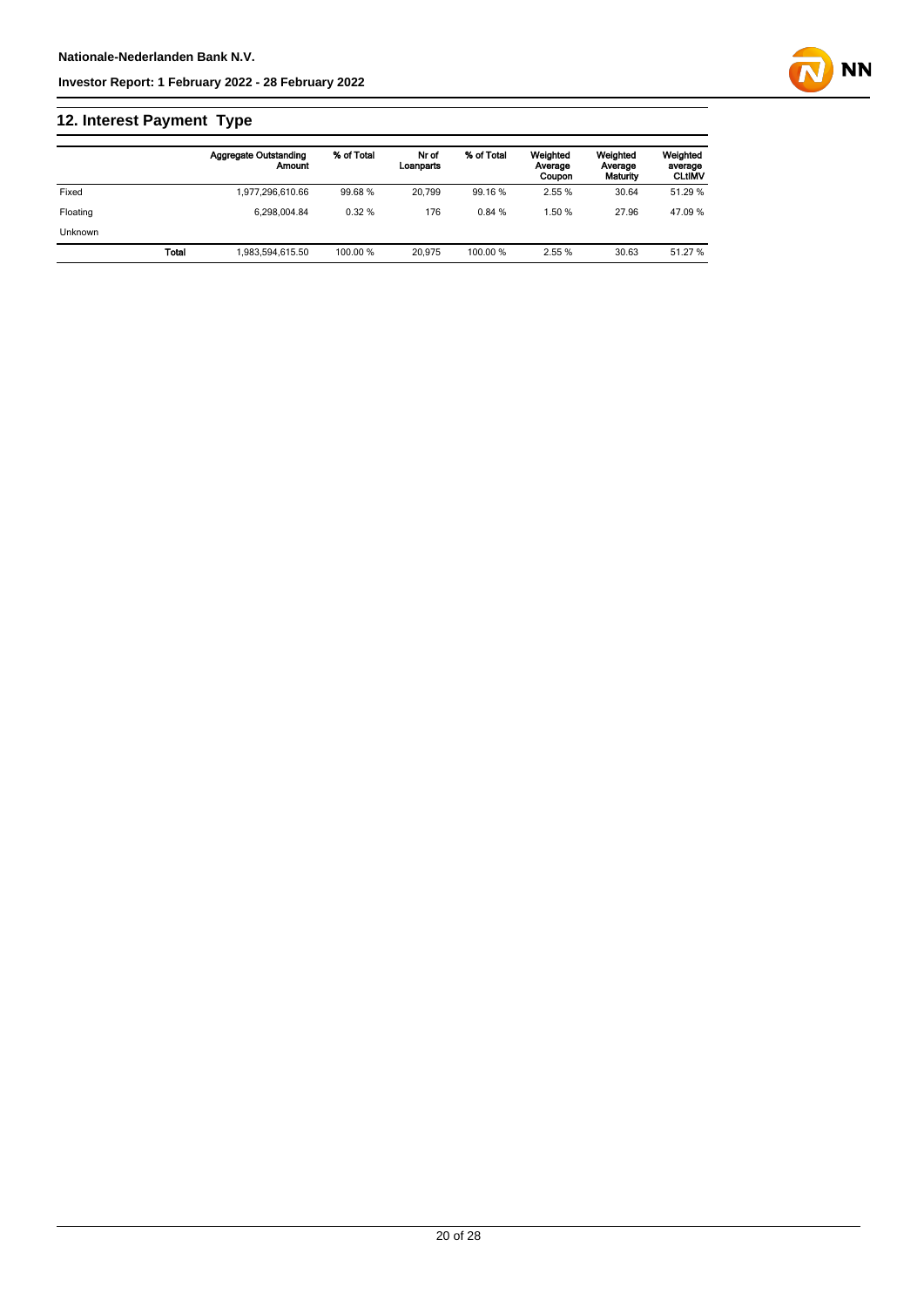

## **13. Property Description**

| Description      |       | <b>Aggregate Outstanding</b><br>Amount | % of Total | Nr of<br><b>Borrowers</b> | % of Total | Weighted<br>Average<br>Coupon | Weighted<br>Average<br>Maturity | Weighted<br>average<br><b>CLUMV</b> |
|------------------|-------|----------------------------------------|------------|---------------------------|------------|-------------------------------|---------------------------------|-------------------------------------|
| Flat / Apartment |       | 206, 186, 699. 20                      | 10.39 %    | 1.147                     | 12.65 %    | 2.33%                         | 31.23                           | 50.80 %                             |
| House            |       | 1.763.878.812.11                       | 88.92 %    | 7.865                     | 86.77%     | 2.57%                         | 30.53                           | 51.37 %                             |
| Shop/House       |       | 13.529.104.19                          | 0.68%      | 52                        | 0.57%      | 2.46 %                        | 35.30                           | 46.04 %                             |
|                  | Total | 1.983.594.615.50                       | 100.00 %   | 9.064                     | 100.00%    | 2.55%                         | 30.63                           | 51.27 %                             |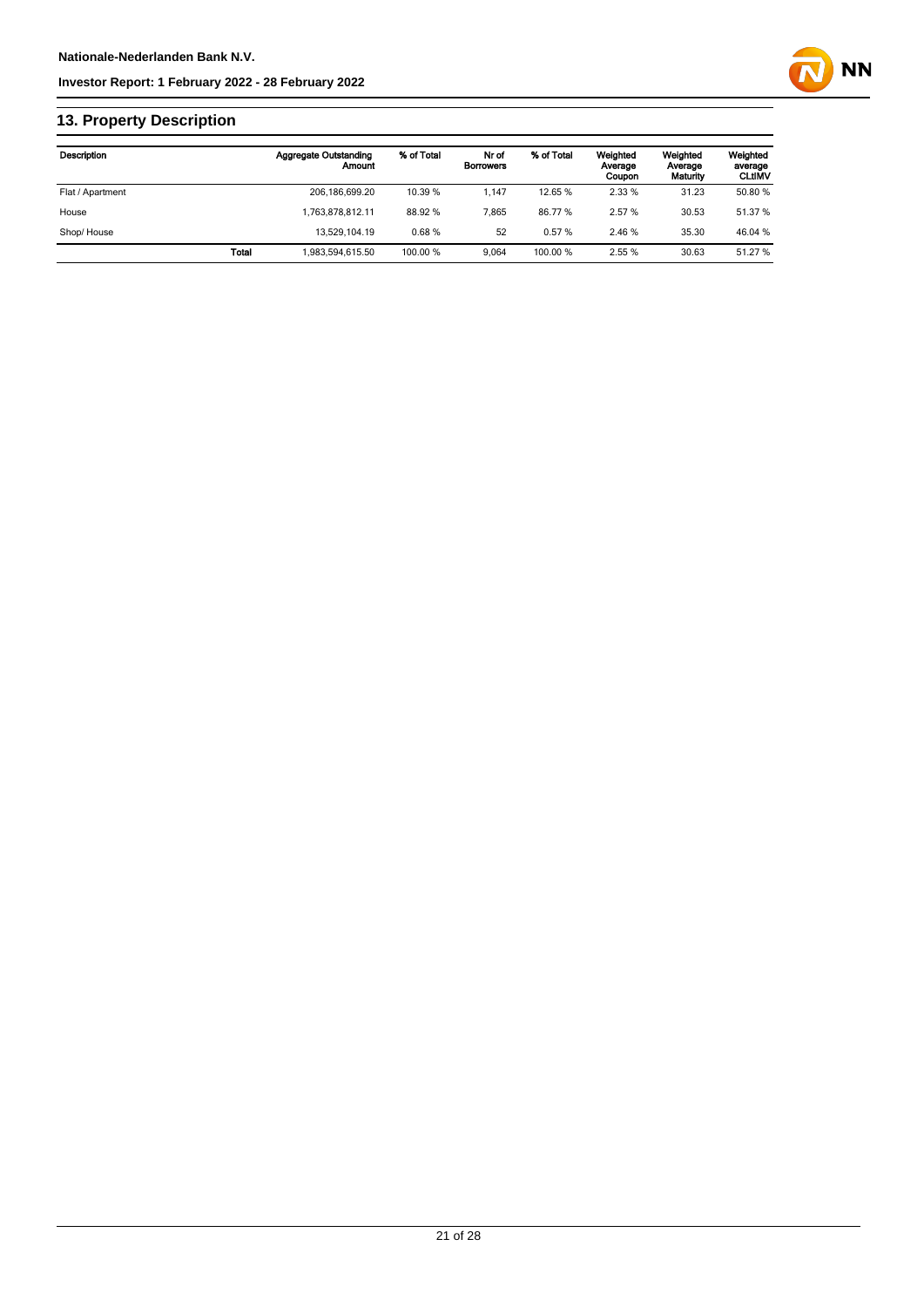

## **14. Geographical Distribution (by province)**

| Province      |       | Aggregate Outstanding<br>Amount | % of Total | Nr of<br><b>Borrowers</b> | % of Total | Weighted<br>Average<br>Coupon | Weighted<br>Average<br>Maturity | Weighted<br>average<br><b>CLtIMV</b> |
|---------------|-------|---------------------------------|------------|---------------------------|------------|-------------------------------|---------------------------------|--------------------------------------|
| Drenthe       |       | 45,035,737.98                   | 2.27%      | 242                       | 2.67%      | 2.56 %                        | 29.68                           | 52.12%                               |
| Utrecht       |       | 152,745,580.91                  | 7.70 %     | 626                       | 6.91%      | 2.55 %                        | 30.54                           | 48.48%                               |
| Zeeland       |       | 43,789,565.53                   | 2.21 %     | 250                       | 2.76%      | 2.68%                         | 30.67                           | 49.93 %                              |
| Zuid-Holland  |       | 551,519,661.36                  | 27.80 %    | 2,486                     | 27.43%     | 2.55 %                        | 30.11                           | 51.15 %                              |
| Flevoland     |       | 59,765,500.38                   | 3.01%      | 286                       | 3.16%      | 2.49%                         | 29.07                           | 51.09 %                              |
| Friesland     |       | 49,065,322.71                   | 2.47 %     | 259                       | 2.86%      | 2.45 %                        | 32.98                           | 54.59 %                              |
| Gelderland    |       | 222,021,086.56                  | 11.19 %    | 988                       | 10.90%     | 2.54 %                        | 29.57                           | 52.26 %                              |
| Groningen     |       | 53,598,067.90                   | 2.70 %     | 292                       | 3.22%      | 2.43%                         | 32.14                           | 52.75 %                              |
| Limburg       |       | 82,951,843.14                   | 4.18%      | 456                       | 5.03%      | 2.60%                         | 30.93                           | 55.01 %                              |
| Noord-Brabant |       | 298,438,996.76                  | 15.05 %    | 1,338                     | 14.76%     | 2.60%                         | 30.22                           | 52.96 %                              |
| Noord-Holland |       | 315,596,276.82                  | 15.91 %    | 1,282                     | 14.14 %    | 2.53%                         | 32.05                           | 47.83%                               |
| Overijssel    |       | 109,066,975.45                  | 5.50 %     | 559                       | 6.17%      | 2.49%                         | 31.86                           | 54.40 %                              |
| Unspecified   |       |                                 |            |                           |            |                               |                                 |                                      |
|               | Total | 1,983,594,615.50                | 100.00 %   | 9,064                     | 100.00 %   | 2.55 %                        | 30.63                           | 51.27 %                              |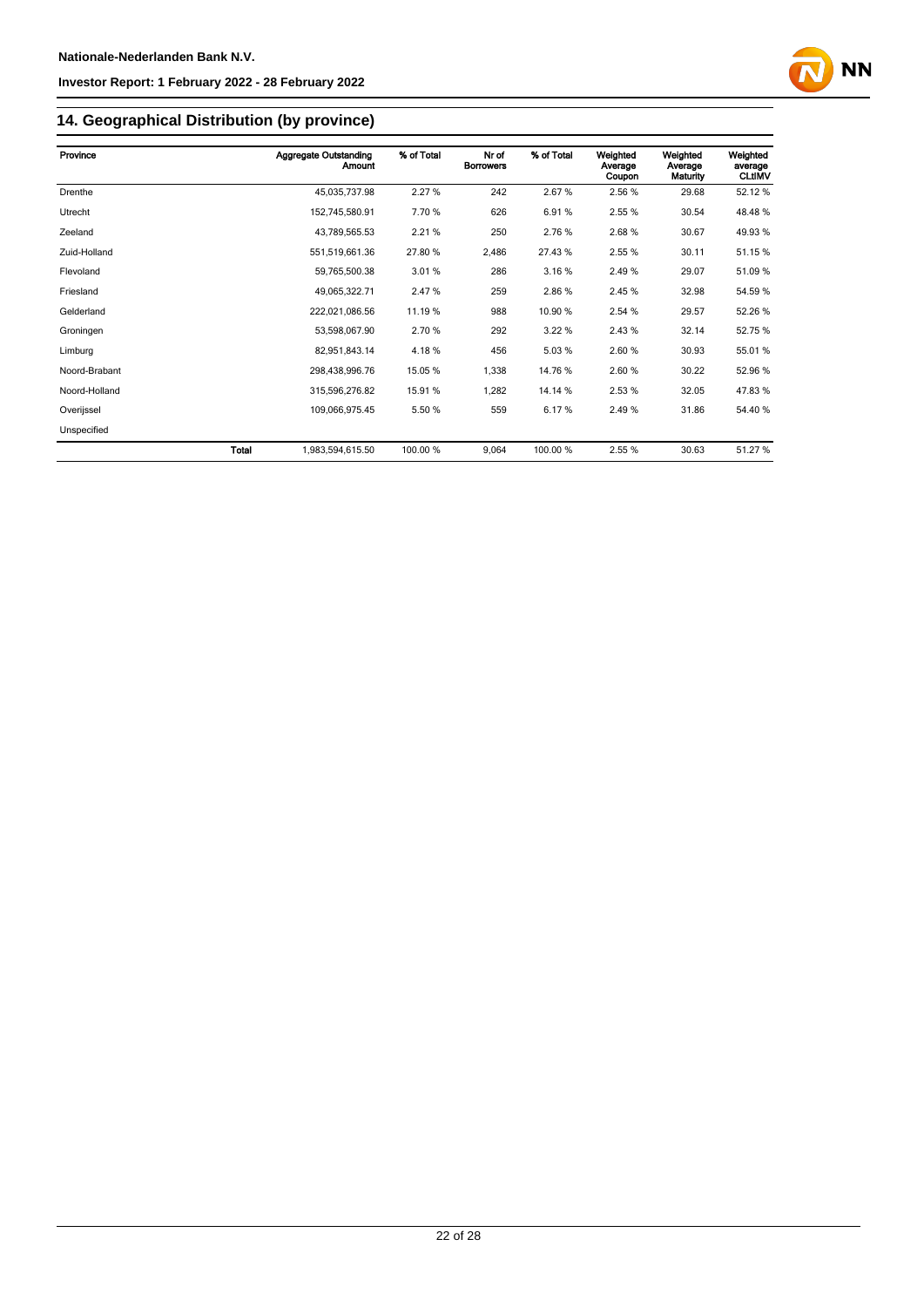

## **15. Occupancy**

| Description    |              | <b>Aggregate Outstanding</b><br>Amount | % of Total | Nr of<br><b>Borrowers</b> | % of Total | Weighted<br>Average<br>Coupon | Weighted<br>Average<br>Maturity | Weighted<br>average<br><b>CLtIMV</b> |
|----------------|--------------|----------------------------------------|------------|---------------------------|------------|-------------------------------|---------------------------------|--------------------------------------|
| Owner Occupied |              | 1,983,594,615.50                       | 100.00 %   | 9.064                     | 100.00 %   | 2.55 %                        | 30.63                           | 51.27 %                              |
| Buy-to-let     |              |                                        |            |                           |            |                               |                                 |                                      |
| <b>Unknown</b> |              |                                        |            |                           |            |                               |                                 |                                      |
|                | <b>Total</b> | 1,983,594,615.50                       | 100.00 %   | 9.064                     | 100.00 %   | 2.55 %                        | 30.63                           | 51.27 %                              |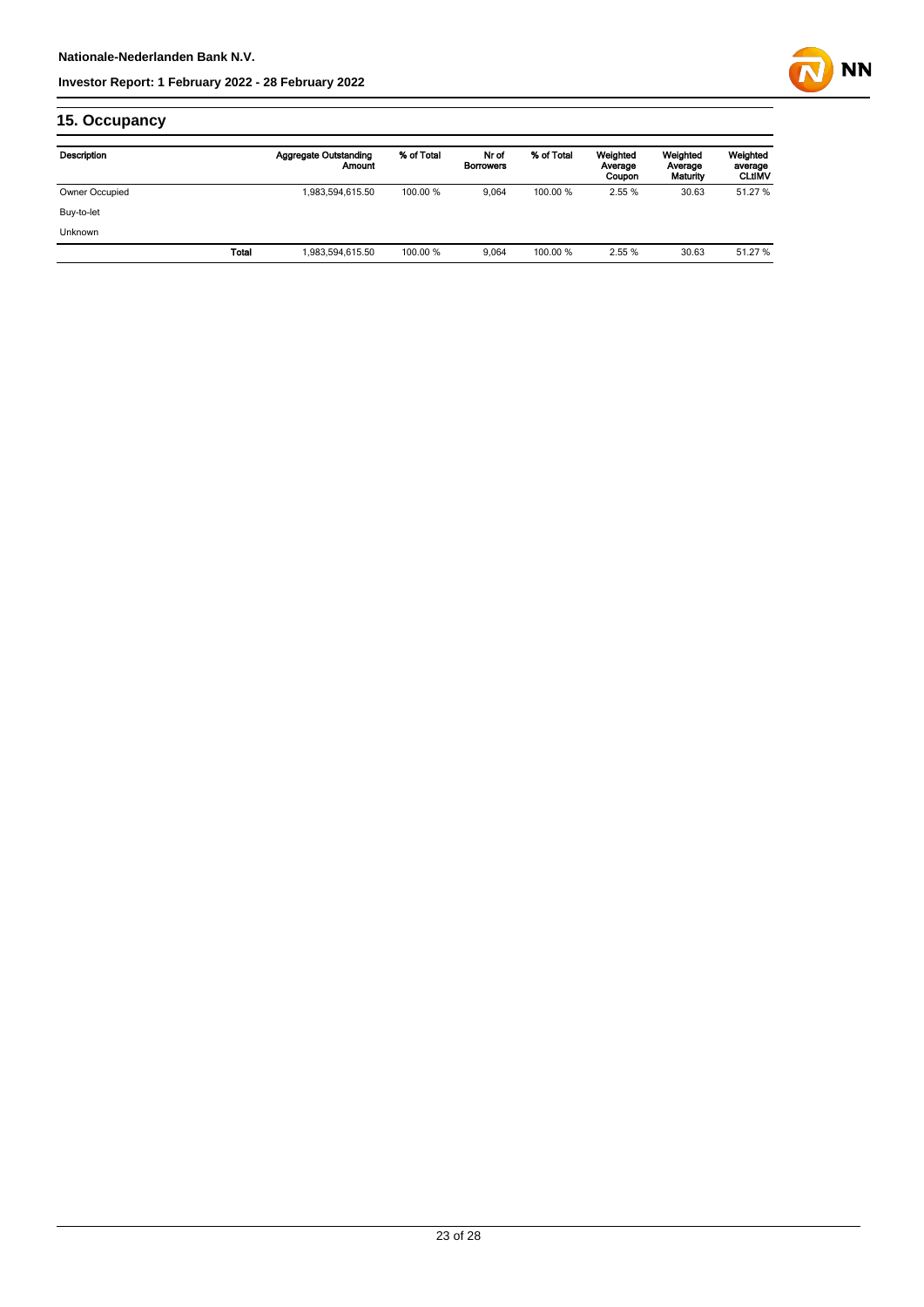

## **16. Loanpart Payment Frequency**

| Description | <b>Aggregate Outstanding</b><br>Amount | % of Total | Nr of<br>Loanparts | % of Total | Weighted<br>Average<br>Coupon | Weighted<br>Average<br>Maturity | Weighted<br>average<br><b>CLUMV</b> |
|-------------|----------------------------------------|------------|--------------------|------------|-------------------------------|---------------------------------|-------------------------------------|
| Half-yearly |                                        |            |                    |            |                               |                                 |                                     |
| Yearly      |                                        |            |                    |            |                               |                                 |                                     |
| Quarterly   |                                        |            |                    |            |                               |                                 |                                     |
| Monthly     | 1,983,594,615.50                       | 100.00 %   | 20.975             | 100.00 %   | 2.55 %                        | 30.63                           | 51.27 %                             |
| Unknown     |                                        |            |                    |            |                               |                                 |                                     |
|             | <b>Total</b><br>1,983,594,615.50       | 100.00 %   | 20,975             | 100.00%    | 2.55 %                        | 30.63                           | 51.27 %                             |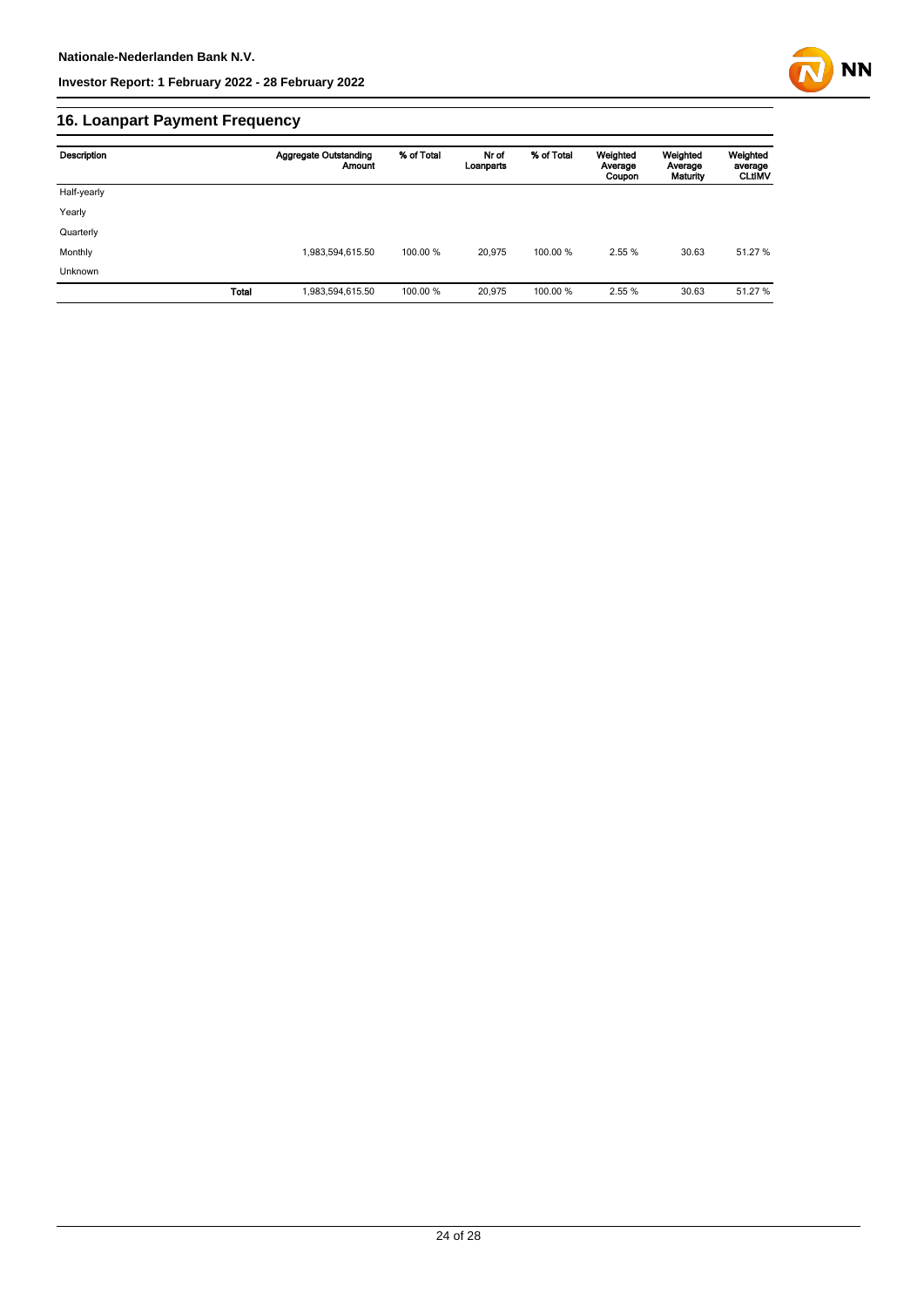

## **17. Guarantee Type**

|                   |       | <b>Aggregate Outstanding</b><br>Amount | % of Total | Nr of Loans | % of Total | Weighted<br>Average<br>Coupon | Weighted<br>Average<br>Maturity | Weighted<br>average<br><b>CLtIMV</b> |
|-------------------|-------|----------------------------------------|------------|-------------|------------|-------------------------------|---------------------------------|--------------------------------------|
| NHG Guarantee     |       | 542,035,162.07                         | 27.33 %    | 3.387       | 37.37 %    | 2.47 %                        | 27.07                           | 52.04 %                              |
| Non-NHG Guarantee |       | 1.441.559.453.43                       | 72.67 %    | 5.677       | 62.63%     | 2.58%                         | 31.98                           | 50.98 %                              |
| <b>Unknown</b>    |       |                                        |            |             |            |                               |                                 |                                      |
|                   | Total | 1.983.594.615.50                       | 100.00 %   | 9.064       | 100.00 %   | 2.55 %                        | 30.63                           | 51.27 %                              |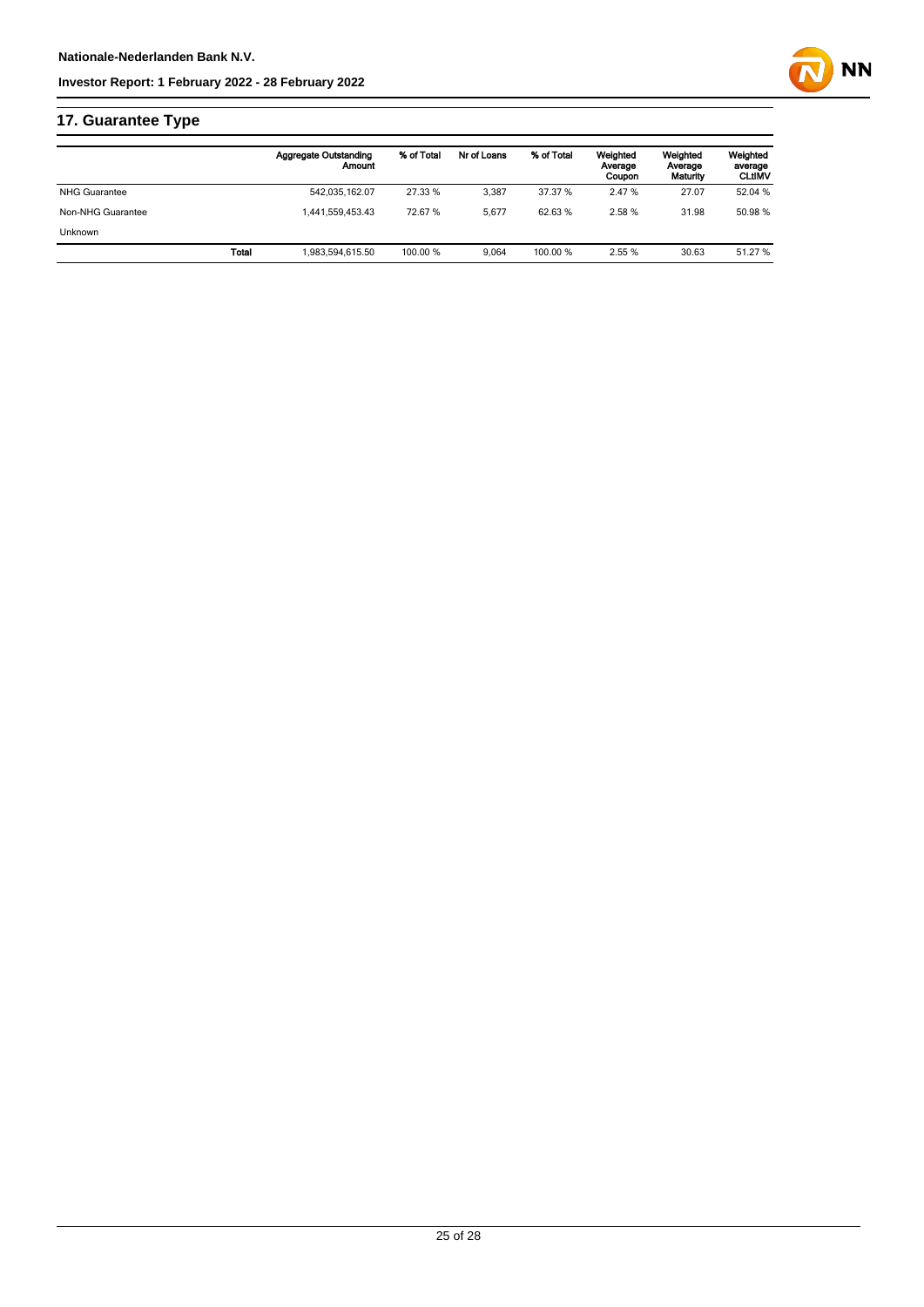### **Glossary**



| Term                                                | Definition / Calculation                                                                                                                                                                                                                                                                                                                                                                                                                                                                                                                                                                                                                                                                                                                                    |
|-----------------------------------------------------|-------------------------------------------------------------------------------------------------------------------------------------------------------------------------------------------------------------------------------------------------------------------------------------------------------------------------------------------------------------------------------------------------------------------------------------------------------------------------------------------------------------------------------------------------------------------------------------------------------------------------------------------------------------------------------------------------------------------------------------------------------------|
| Α                                                   | Min (a, b), where (a) is the sum of the Adjusted Current Balances and (b) is the sum of the Asset Percentage of Current Balance -/-<br>a (alfa) of all Mortgage Receivables;                                                                                                                                                                                                                                                                                                                                                                                                                                                                                                                                                                                |
| <b>ACT</b>                                          | Asset Cover Test;                                                                                                                                                                                                                                                                                                                                                                                                                                                                                                                                                                                                                                                                                                                                           |
| <b>Adjusted Current Balance</b>                     | The "Adjusted Current Balance" of a Mortgage Receivable is the lower of: (i) the Current Balance of such Mortgage Receivable<br>minus a (alfa); and (ii) the LTV Cut-Off Percentage of the Indexed Valuation relating to such Mortgage Receivable, minus ß (bèta);                                                                                                                                                                                                                                                                                                                                                                                                                                                                                          |
| Asset Percentage                                    | 96.5% or such other percentage figure as is determined from time to time in accordance with the Asset Monitoring Agreement;                                                                                                                                                                                                                                                                                                                                                                                                                                                                                                                                                                                                                                 |
| Assumed Mortgage Interest Rate                      | The expected mortgage interest rate to be offered by the Servicer (acting on behalf of the CBC) in relation to Mortgage Loans<br>which have an interest rate reset, which interest rate will be notified by the Servicer to the CBC and the Rating Agency from time to<br>time;                                                                                                                                                                                                                                                                                                                                                                                                                                                                             |
| <b>Available Liquidity Buffer</b>                   | means available liquid assets on reserved accounts of the CBC, plus interest payments and principal repayments from the<br>underlying assets (including derivatives) to which the CBC is contractually entitled for the following six (6) months period                                                                                                                                                                                                                                                                                                                                                                                                                                                                                                     |
| В                                                   | means the aggregate amount of all Principal Receipts on the Mortgage Receivables up to the end of the immediately preceding<br>calendar month which have not been applied in accordance with the Trust Deed;                                                                                                                                                                                                                                                                                                                                                                                                                                                                                                                                                |
| <b>Base Prospectus</b>                              | The base prospectus dated 18 June 2020 relating to the issue of soft bullet covered bonds, including any supplement and base<br>prospectus updates thereafter;                                                                                                                                                                                                                                                                                                                                                                                                                                                                                                                                                                                              |
| С                                                   | means the amounts standing to the credit of the Reserve Account;                                                                                                                                                                                                                                                                                                                                                                                                                                                                                                                                                                                                                                                                                            |
| <b>Calculation Date</b>                             | The date falling two (2) Business Days before each CBC Payment Date. The "relevant" Calculation Date in respect of any<br>Calculation Period will be the first Calculation Date falling after the end of that period and the "relevant" Calculation Date in respect<br>of any CBC Payment Date will be the last Calculation Date prior to that CBC Payment Date;                                                                                                                                                                                                                                                                                                                                                                                            |
| <b>CBC Account Bank</b>                             | BNG Bank N.V. in its capacity as CBC Account Bank under the CBC Account Agreement or its successor;                                                                                                                                                                                                                                                                                                                                                                                                                                                                                                                                                                                                                                                         |
| Closing Date                                        | 18 June 2020                                                                                                                                                                                                                                                                                                                                                                                                                                                                                                                                                                                                                                                                                                                                                |
| <b>Construction Deposit</b>                         | In relation to a Mortgage Loan, that part of the Mortgage Loan which the relevant Borrower requested to be disbursed into a<br>blocked account held in his name with the relevant Originator, the proceeds of which can only be applied towards construction of,<br>or improvements to, the relevant Mortgaged Asset;                                                                                                                                                                                                                                                                                                                                                                                                                                       |
| Credit Rating                                       | An assessment of the credit worthiness of the notes or counterparties, assigned by the Rating Agency;                                                                                                                                                                                                                                                                                                                                                                                                                                                                                                                                                                                                                                                       |
| <b>Current Balance</b>                              | In relation to an Eligible Receivable at any date, the Net Outstanding Principal Amount, excluding Accrued Interest and Arrears of<br>Interest;                                                                                                                                                                                                                                                                                                                                                                                                                                                                                                                                                                                                             |
| Current Loan to Indexed Market Value (CLTIMV)       | Current Balance divided by the Indexed Valuation;                                                                                                                                                                                                                                                                                                                                                                                                                                                                                                                                                                                                                                                                                                           |
| Current Loan to Original Market Value (CLTOMV)      | Current Balance divided by the Original Market Value;                                                                                                                                                                                                                                                                                                                                                                                                                                                                                                                                                                                                                                                                                                       |
| Cut-off date                                        | The last day of the month immediately preceding the date on which the Investor Report is published;                                                                                                                                                                                                                                                                                                                                                                                                                                                                                                                                                                                                                                                         |
| D                                                   | means the aggregate outstanding principal balance of all Transferred Collateral in Substitution Assets;                                                                                                                                                                                                                                                                                                                                                                                                                                                                                                                                                                                                                                                     |
| Eligible Collateral                                 | Euro denominated cash and/or Substitution Assets;                                                                                                                                                                                                                                                                                                                                                                                                                                                                                                                                                                                                                                                                                                           |
| Index                                               | The index of increases or decreases, as the case may be, of house prices issued by the Dutch land registry (kadaster) in relation to<br>residential properties in the Netherlands;                                                                                                                                                                                                                                                                                                                                                                                                                                                                                                                                                                          |
| Indexed Valuation (with respect to ACT calculation) | In relation to any Mortgaged Asset at any date: (a) where the Original Market Value of that Mortgaged Asset is equal to or greater<br>than the Price Indexed Valuation as at that date, the Price Indexed Valuation; or (b) where the Original Market Value of that<br>Mortgaged Asset is less than the Price Indexed Valuation as at that date, the Original Market Value plus 90% (or, if a different<br>percentage is required or sufficient from time to time for the Covered Bonds to qualify as "covered bonds" as defined in the Capital<br>Requirements Directive and the Issuer wishes to apply such different percentage, then such different percentage) of the difference<br>between the Price Indexed Valuation and the Original Market Value; |
| Interest Rate Fixed Period                          | Period for which the current interest rate on the Mortgage Receivable remains unchanged;                                                                                                                                                                                                                                                                                                                                                                                                                                                                                                                                                                                                                                                                    |
| Interest Rate Swap                                  | An interest rate swap transaction that forms part of an Interest Swap Agreement.                                                                                                                                                                                                                                                                                                                                                                                                                                                                                                                                                                                                                                                                            |
| <b>Interest Reserve Required Amount</b>             | means an amount equal to (A) the positive difference, if any, between (i) the aggregate amount of Scheduled Interest for all Series<br>outstanding and (ii) the aggregate amount of interest to be received under the Transferred Assets up to the relevant final maturity<br>date taking into account their respective contractual amortisation profile less in respect of each Savings Mortgage Receivable<br>which is subject to a Participation, an amount equal to the net amount received or recovered multiplied by the applicable<br>Participation Fraction;                                                                                                                                                                                        |
| <b>IRS</b>                                          | Interest Rate Swap;                                                                                                                                                                                                                                                                                                                                                                                                                                                                                                                                                                                                                                                                                                                                         |
| Issuer                                              | Nationale-Nederlanden Bank N.V., a public company with limited liability (naamloze vennootschap) organised under the laws of the<br>Netherlands and established in The Haque, the Netherlands;                                                                                                                                                                                                                                                                                                                                                                                                                                                                                                                                                              |
| L                                                   | For each Mortgage Receivable its Current Balance minus the LTV Cut-Off Percentage of its Indexed Valuation provided that if the<br>result is negative, L shall be zero and if the result exceeds $\alpha$ (alpha), L shall equal $\alpha$ (alpha);                                                                                                                                                                                                                                                                                                                                                                                                                                                                                                          |
| Legally Required Minimum OC                         | Means the minimum level of overcollateralization of 5% or such other percentage as may be required from time to time by the CB<br>Regulations. This means that the total outstanding balance of the cover assets in the pool must be 105% of the total amount of<br>outstanding covered bonds (both excluding accrued interest);                                                                                                                                                                                                                                                                                                                                                                                                                            |
| Loan Part(s)                                        | One or more of the loan parts (leningdelen) of which a Mortgage Loan consists;                                                                                                                                                                                                                                                                                                                                                                                                                                                                                                                                                                                                                                                                              |
| LTV Cut-Off indexed valuation %                     | 80 % for all Mortgage Receivables or such other percentage as may be notified to the Rating Agency from time to time in respect of<br>the relevant Mortgage Receivables, or such lower percentage as is (a) required from time to time for Covered Bonds to qualify as<br>covered bonds as defined in the Capital Requirements Directive or (b) otherwise determined from time to time in accordance with<br>the Asset Monitoring Agreement;                                                                                                                                                                                                                                                                                                                |
| <b>Mandatory Liquidity Required Amount</b>          | means the higher of (i) zero and (ii) an amount equal to the amount which is at such time required to be maintained by the CBC to<br>ensure compliance with article 40g of the Decree after taking into account any certain amounts standing to the credit of the CBC<br>Account and the Reserve Account as permitted to be taken into account pursuant to article 40g of the Decree and any other<br>amounts (whether held or generated and) permitted to be taken into account pursuant to article 40g of the Decree, (in each case all<br>as calculated on each relevant Calculation Date for the relevant period prescribed by article 40g of the Decree);                                                                                              |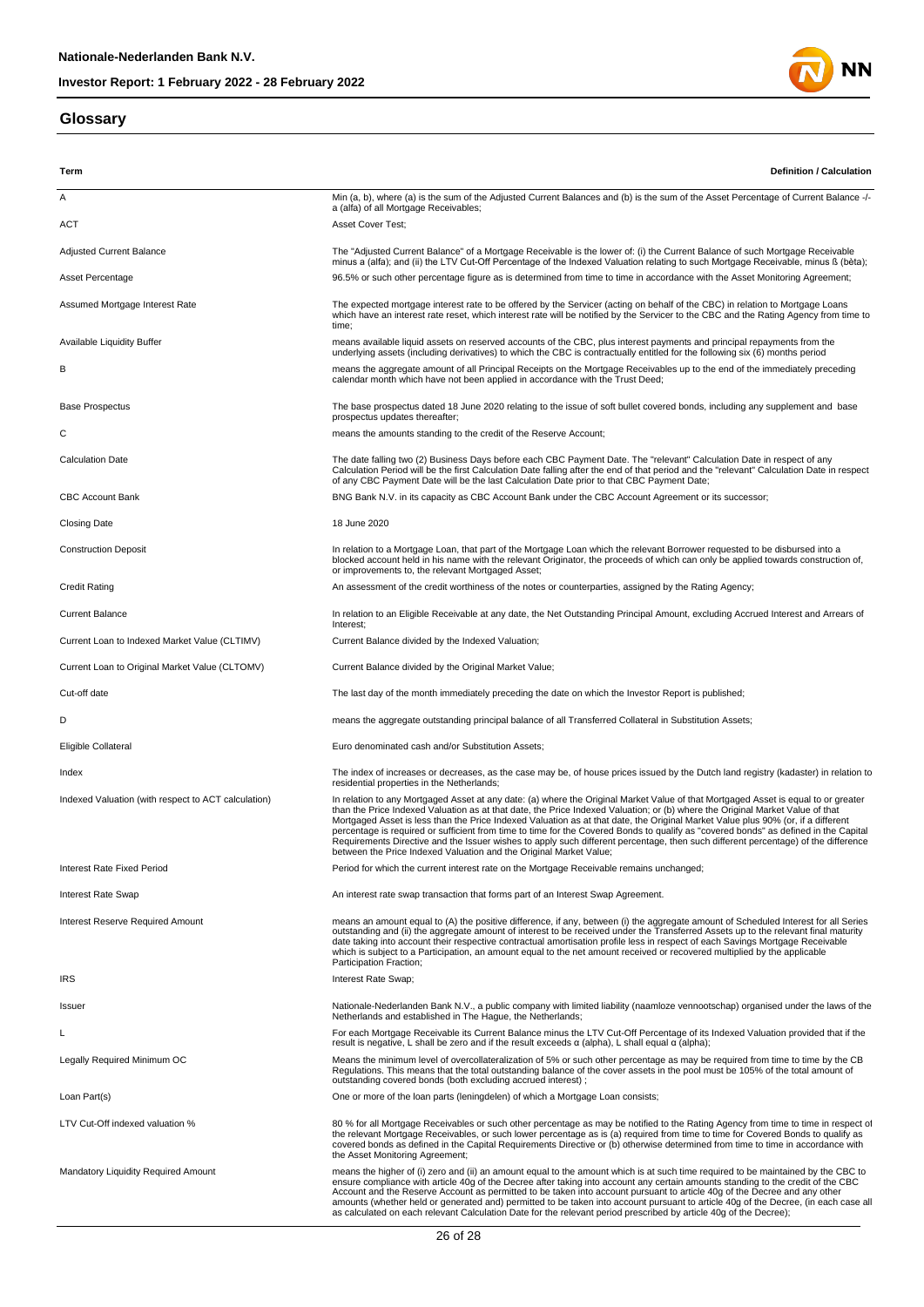

| Term                             | <b>Definition / Calculation</b>                                                                                                                                                                                                                                                                                                                                                                                                                                                                                                                                                                                                                                                                                                                                                                                                                                                                                                                              |
|----------------------------------|--------------------------------------------------------------------------------------------------------------------------------------------------------------------------------------------------------------------------------------------------------------------------------------------------------------------------------------------------------------------------------------------------------------------------------------------------------------------------------------------------------------------------------------------------------------------------------------------------------------------------------------------------------------------------------------------------------------------------------------------------------------------------------------------------------------------------------------------------------------------------------------------------------------------------------------------------------------|
| <b>Maturity Date</b>             | In respect of a Series of Covered Bonds, the date on which the Covered Bonds of such Series are expected to be redeemed at<br>their Principal Amount Outstanding in accordance with the Conditions, as specified in the relevant Final Terms, which date falls no<br>more than 47 years after the Issue Date of such Series.                                                                                                                                                                                                                                                                                                                                                                                                                                                                                                                                                                                                                                 |
| Net Outstanding Principal Amount | In relation to a Mortgage Receivable, at any date, the Outstanding Principal Amount of the relevant Mortgage Loan less (A) if it is a<br>Savings Mortgage Loan or a Savings Investment Mortgage Loan subject to an Insurance Savings Participation, an amount equal to<br>the Insurance Savings Participation on such date and (B) if it is a Bank Savings Mortgage Loan subject to a Bank Savings<br>Participation, an amount equal to the Bank Savings Participation on such date;                                                                                                                                                                                                                                                                                                                                                                                                                                                                         |
| NHG                              | Nationale Hypotheek Garantie: guarantees (""borgtochten"") issued by Stichting Waarborgfonds Eigen Woningen under the terms<br>and conditions of the Nationale Hypotheek Garantie, as amended from time to time;                                                                                                                                                                                                                                                                                                                                                                                                                                                                                                                                                                                                                                                                                                                                             |
| NHG Loan                         | A Mortgage Loan that has the benefit of an NHG guarantee;                                                                                                                                                                                                                                                                                                                                                                                                                                                                                                                                                                                                                                                                                                                                                                                                                                                                                                    |
| Nominal OC                       | The Net Outstanding Principal Amount of all Mortgage Receivables, excluding any Defaulted Receivables, plus (b) the Collateral<br>Market Value of all Transferred Collateral in the form of Substitution Assets plus (c) the cash standing to the credit of the CBC<br>Transaction Account(s), excluding Swap Collateral minus the aggregate Principal Amount Outstanding of the Covered Bonds at the<br>end of such calendar month divided by the aggregate Principal Amount Outstanding of the Covered Bonds at the end of such<br>calendar month;                                                                                                                                                                                                                                                                                                                                                                                                         |
| Non NHG Loan                     | A Mortgage Loan that does not have the benefit of an NHG Guarantee;                                                                                                                                                                                                                                                                                                                                                                                                                                                                                                                                                                                                                                                                                                                                                                                                                                                                                          |
| Occupancy                        | The way the Mortgaged Asset is used (e.g. owner occupied);                                                                                                                                                                                                                                                                                                                                                                                                                                                                                                                                                                                                                                                                                                                                                                                                                                                                                                   |
| <b>Original Market Value</b>     | In relation to any Mortgaged Asset the market value (marktwaarde) given to that Mortgaged Asset by the most recent valuation<br>addressed to the Transferor that transferred the relevant Mortgage Receivable to the CBC or, as applicable, the foreclosure value<br>(executiewaarde) given to that Mortgaged Asset by the most recent valuation addressed to the Transferor that transferred the<br>relevant Mortgage Receivable to the CBC, divided by 0.90 or such other factor as required from time to time by the applicable rules<br>and regulations or any internal requirement of the Transferor in relation thereto;                                                                                                                                                                                                                                                                                                                               |
| Originator                       | Nationale-Nederlanden Levensverzekering Maatschappij N.V. or Nationale-Nederlanden Bank N.V.                                                                                                                                                                                                                                                                                                                                                                                                                                                                                                                                                                                                                                                                                                                                                                                                                                                                 |
| Outstanding Principal Amount     | In respect of a Relevant Mortgage Receivable, on any date the (then remaining) aggregate principal sum ("hoofdsom") due by the<br>relevant Borrower under the relevant Mortgage Loan, including any Further Advance Receivable transferred to the CBC and, after<br>foreclosure of the Relevant Mortgage Receivable resulting in a loss being realised, zero;                                                                                                                                                                                                                                                                                                                                                                                                                                                                                                                                                                                                |
| <b>Participation Fraction</b>    | means interest and fees and other amounts received by the CBC in respect of the Mortgage Receivables, other than Principal<br>Receipts and less in respect of each Savings Mortgage Receivable which is subject to a Participation, an amount equal to the net<br>amount received or recovered multiplied by the Participation divided by the Outstanding Principal Amount of such Savings<br>Mortgage Receivable;                                                                                                                                                                                                                                                                                                                                                                                                                                                                                                                                           |
| Performing Loans                 | Mortgage Loans which are current and therefore do not show any arrears;                                                                                                                                                                                                                                                                                                                                                                                                                                                                                                                                                                                                                                                                                                                                                                                                                                                                                      |
| Price Indexed Valuation          | In relation to any property at any date means the Original Market Value of that property increased or decreased as appropriate by<br>the increase or decrease in the Index since the date of the Original Market Value;                                                                                                                                                                                                                                                                                                                                                                                                                                                                                                                                                                                                                                                                                                                                      |
| <b>Rating Agency</b>             | Standard & Poors Credit Market Services Europe Limited;                                                                                                                                                                                                                                                                                                                                                                                                                                                                                                                                                                                                                                                                                                                                                                                                                                                                                                      |
| <b>Remaining Tenor</b>           | The time in years from the end of the reporting period to the maturity date of a Mortgage Loan;                                                                                                                                                                                                                                                                                                                                                                                                                                                                                                                                                                                                                                                                                                                                                                                                                                                              |
| Reserve Account Required Amount  | means (a) until the occurrence of a Reserve Account Trigger Event: an amount equal to the Mandatory Liquidity Required Amount<br>and (b) following the occurrence of a Reserve Account Trigger Event: an amount equal to the higher of (i) the Mandatory Liquidity<br>Required Amount and (ii) the Reserve Trigger Required Amount;                                                                                                                                                                                                                                                                                                                                                                                                                                                                                                                                                                                                                          |
| Reserve Trigger Required Amount  | means an amount equal to (a) the aggregate for all Series of the aggregate Scheduled Interest for each such Series due in the next<br>three following CBC Payment Periods (to the extent that no Swap has been entered into in relation to any Series) plus (b) the<br>anticipated aggregate amount payable in the next three following CBC Payment Periods in respect of the items referred to in<br>paragraphs (a) up to and including (d) of the CBC Priority of Payments, as calculated on each relevant Calculation Date;                                                                                                                                                                                                                                                                                                                                                                                                                               |
| Seasoning                        | Number of years since the origination of the Mortgage Loan Parts to the end of the Reporting Period;                                                                                                                                                                                                                                                                                                                                                                                                                                                                                                                                                                                                                                                                                                                                                                                                                                                         |
| Series                           | A Tranche of Covered Bonds together with any further Tranche or Tranches of Covered Bonds expressed to be consolidated and<br>form a single series with the Covered Bonds of the original Tranche and the terms of which are identical (save for the Issue Date<br>and/or the Interest Commencement Date but including as to whether or not the Covered Bonds are listed);                                                                                                                                                                                                                                                                                                                                                                                                                                                                                                                                                                                   |
| Set-Off                          | Claim that corresponds to a debt to the same borrower, which is not covered by the DGS;                                                                                                                                                                                                                                                                                                                                                                                                                                                                                                                                                                                                                                                                                                                                                                                                                                                                      |
| <b>Substitution Assets</b>       | means the classes of assets denominated in euro from time to time eligible under the CRR and/or the Wft to collateralise covered<br>bonds including (on the date of this Base Prospectus) and subject to certain limitations:(a) exposures to or quaranteed by central<br>governments, central banks or international organisations in accordance with article 129(1)(a) CRR;(b) exposures to or quaranteed<br>by public sector entities, regional governments or local authorities in accordance with article 129(1)(b) CRR;(c) exposures to<br>institutions in accordance with article 129(1)(c) CRR; and (d) exposures for which DNB has waived the application of article 129(1)<br>(c) CRR in accordance with article 129(1) CRR third paragraph, which assets on an aggregate basis are subject to a limit of 20 per<br>cent., or such other percentage as required under the Wft, of the aggregate Principal Amount Outstanding of the Covered Bonds; |
| <b>Transferred Collateral</b>    | means any Eligible Collateral transferred or purported to be transferred to the CBC pursuant to the Guarantee Support Agreement,<br>to the extent not redeemed, retransferred, sold or otherwise disposed of by the CBC;                                                                                                                                                                                                                                                                                                                                                                                                                                                                                                                                                                                                                                                                                                                                     |
| Ζ                                | An amount equal to the Interest Cover Required Amount                                                                                                                                                                                                                                                                                                                                                                                                                                                                                                                                                                                                                                                                                                                                                                                                                                                                                                        |
| α (alfa)                         | Gross set-off as determined according to Asset Monitoring Agreement;                                                                                                                                                                                                                                                                                                                                                                                                                                                                                                                                                                                                                                                                                                                                                                                                                                                                                         |
| $\beta$ (beta)                   | For each Mortgage Receivable the lower of (i) the LTV Cut-Off percentage of its indexed valuation and (ii) $\alpha$ minus L                                                                                                                                                                                                                                                                                                                                                                                                                                                                                                                                                                                                                                                                                                                                                                                                                                  |